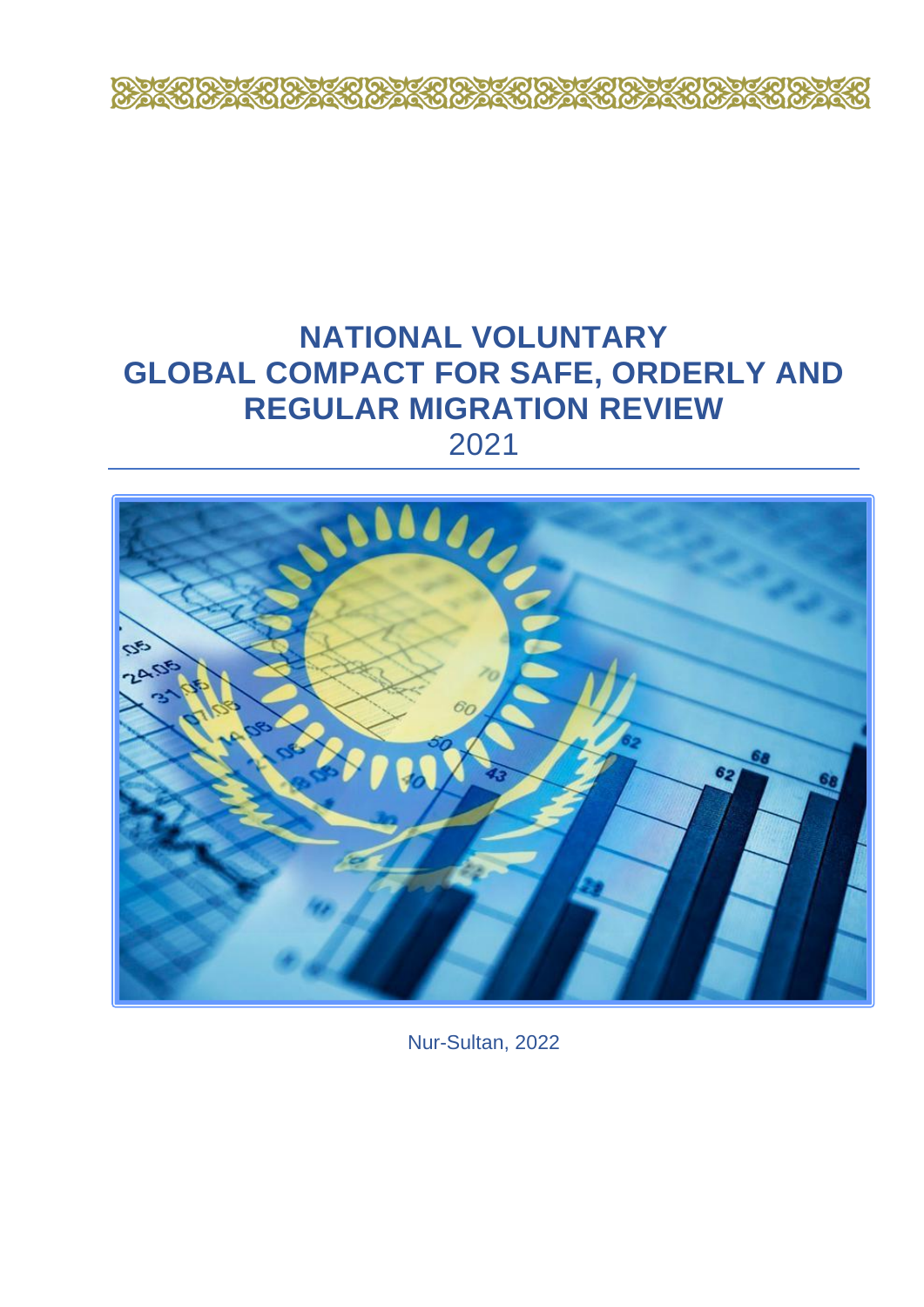# **ABBREVIATIONS AND ACRONYMS**

*APK* – Assembly of the People of Kazakhstan *ASP&R* – Agency for Strategic Planning and Reforms *BNS ASP&R* – Bureau of National Statistics of the Agency for Strategic Planning and Reforms *GCM* – Global Compact for Migration *GPO* – General Prosecutor's Office *GAFMC* – Guaranteed Amount of Free Medical Care *EAEU* – Eurasian Economic Union *EU* – European Union *NSC* – National Security Committee *CLS&SR* – Committee on Legal Statistics and Special Records of the General Prosecutor's Office *FLF* – foreign labour force *MIA* – Ministry of Internal Affairs *MFA* – Ministry of Foreign Affairs *MIID* – Ministry of Industry and Infrastructural Development *LEAs* – local executive authorities *MISD* – Ministry of Information and Social Development *MOH* – Ministry of Healthcare *MNE* – Ministry of National Economy *IOM* – International Organization for Migration *RK -* the Republic of Kazakhstan *SMEs* – small and medium-sized enterprises *MOA* – Ministry of Agriculture *MLSP* – Ministry of Labour and Social Protection *MF* – Ministry of Finance *MDDIAI* – Ministry of Digital Development, Innovations and Aerospace Industry *MEGNR* – Ministry of Ecology, Geology and Natural Resources *MJ* – Ministry of Justice *NB* – National Bank *NCE* – National Chamber of Entrepreneurs *PHC* – Primary health care *UNHCR* – United Nations High Commissioner for Refugees *CA* – Central Asia *SDGs* – UN Sustainable Development Goals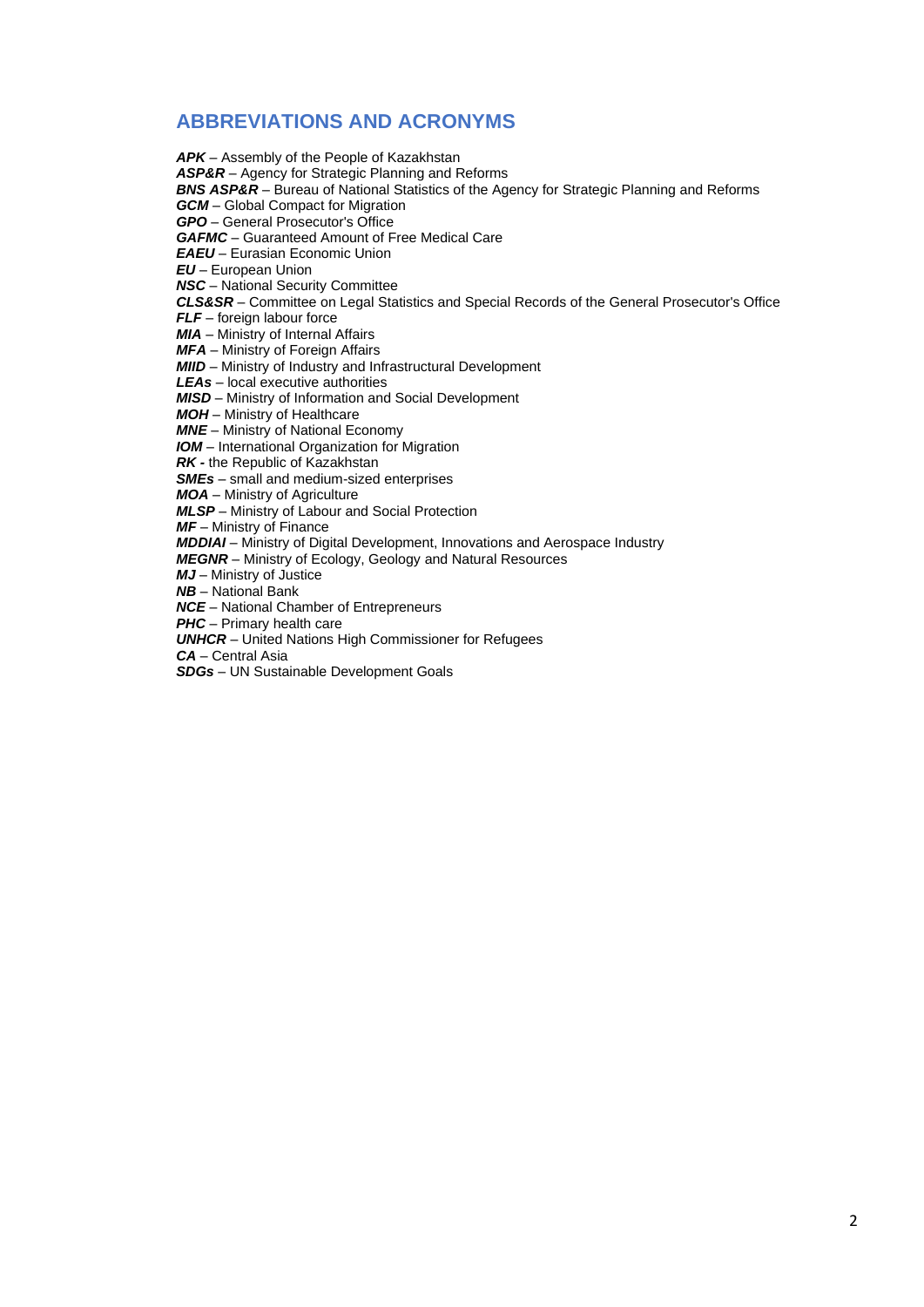#### **METHODOLOGY**

The Republic of Kazakhstan takes consistent measures to improve the regulation of migration processes, to integrate all 23 GCM Objectives into the system of state migration management and to develop international cooperation in the field of migration.

The Republic of Kazakhstan adopted GCM in 2018 and an interdepartmental working group on the implementation of the GCM has been established under the Ministry of Labor and Social Protection of the Population of the Republic of Kazakhstan. In 2020, the first voluntary GCM Review of Kazakhstan was prepared (Review).

The current Review was developed with the participation of governmental agencies of Kazakhstan, members of the interdepartmental working group on the implementation of GCM, experts from IOM Kazakhstan and other GCM stakeholders.

Sources of information included data from government agencies, media, open data and digital publications, research by international organizations and national experts.

In order to prepare the second Review in a timely, comprehensive and high-quality manner, experts from the IOM Sub-Regional Coordination Office for Central Asia in Kazakhstan have modified and updated the methodological approaches to data collection and analysis.

At the first stage of the process, in order to facilitate gathering of information, a "Questionnaire for government agencies as part of the methodological preparation of the National Review on the Implementation of the GCM" was formed. It consists of 73 questions on all 23 GCM Objectives. The questionnaire allowed for a better and more focused approach to the process of aggregating data from government agencies.

In the second stage, information and input was gathered from international and non-governmental organizations active in Kazakhstan, as well as the National Chamber of Entrepreneurs, think tanks, independent experts and the media.

In the third stage, to elaborate the final version of the Overview, the IOM Sub-Regional Coordination Office for Central Asia in the Republic of Kazakhstan held an event on February 11, 2022, for the inter-agency working group and governmental stakeholders. The group provided recommendations for the "Next Steps" section of the Overview.

The preparation of the new Review provided an opportunity to reassess the current situation regarding measures taken in Kazakhstan in the field of migration policy and to develop measures to adjust it and increase its effectiveness.

#### POLICY AND ENABLING ENVIRONMENT

The purpose of migration policy in Kazakhstan is effective legislative regulation and management of migration processes in line with nationwide priorities in the field of demographic, economic, social, political and cultural development.

In Kazakhstan, migration issues, both external and internal, are studied, monitored and controlled on an ongoing basis. Many strategic guidelines and regulations in the country address migration and migrant issues.

The main strategic documents – "Kazakhstan-2050" Development Strategy, Strategic Development Plan of the Republic of Kazakhstan until 2025, Plan of the Nation – 100 Concrete Steps to Implement Five Institutional Reforms – are aimed at strengthening human capital, improving quality of life of nationals, including those involved in migration.

For instance, in 2021, the issue of migration was mentioned at the highest level – in the annual address of the President to the people of Kazakhstan on 1 September 2021, "The unity of the people and systemic reforms are a solid foundation for the country's prosperity". In his speech, Head of State K-J. Tokayev noted the great impact of migration processes on the labour market.

Since 2017, Kazakhstan has been guided by the Concept of Migration Policy of the Republic of Kazakhstan for 2017-2021, approved by the Government Decree No. 602 dated 29 September 2017 and the relevant Action Plan.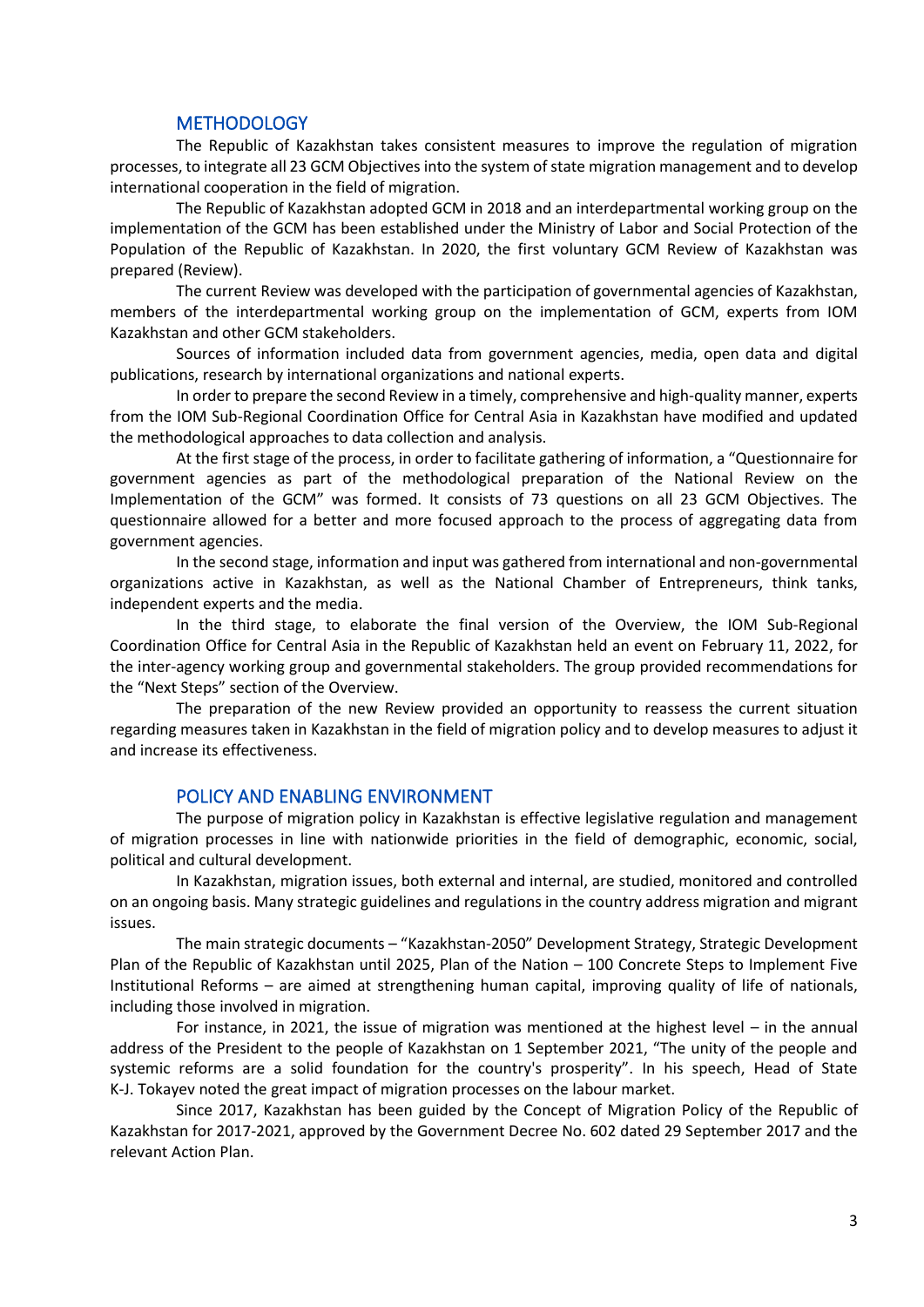During the implementation of the Concept, much work has been done to liberalise migration policy and to counter irregular migration. The Concept defined the strategic goals, objectives and directions of migration policy and envisaged the creation of a hybrid migration management system, which included:

• introduction of a systematic approach to the use of all external and internal migration flows for the socioeconomic development of the country;

• planning and recruitment of a foreign workforce tailored to the needs of specific sectors of the economy, based on liberalised migration policies;

• reducing the illegal employment of foreign immigrant workers, including those employed by individuals in households; establishing a modern migration flow recording system in order to forecast migration processes and take effective measures to manage them, etc.

#### **The demographic situation**

The demographic situation in Kazakhstan is characterized by positive dynamics of population growth. Over the past five years, from 2017 to 2021, the population number has grown from 17,918.2 thousand people to 19,125.6 thousand people.

According to the results of January-December 2021, migration outflow increased by 20.2% compared to the previous year and amounted to 21.2 thousand people. In 2020, the negative balance of migration amounted to 17.7 thousand people.

The main reason for the decreased migration flows is related to the COVID-19 pandemic with the introduction of restrictive measures on movement of people and closure of borders in many countries around the world, including Kazakhstan.



*Chart No. 1.* Comparison of external migration balance for 2020 and 2021 by month (BNS data)

Most emigrants from Kazakhstan to the CIS countries move to Russia (97.6%) and Belarus (0.9%). It is also worth noting that the outflow of population to the Germany remains stable.

Most of migration inflow to Kazakhstan isfrom China - 249 people, Turkey - 215 people, Afghanistan - 187 people and Mongolia - 110 people. Also, with these countries over the past six years Kazakhstan has maintained a positive balance of migration.

During the reporting period, one clearly visible trend is the increase in the number of Kazakhstan nationals leaving the country and applying for residence permits in Turkey.

#### **GCM and SDG**

The GCM guidelines are very much in line with the priorities outlined in the current migration laws as well as in the country's strategic development documents.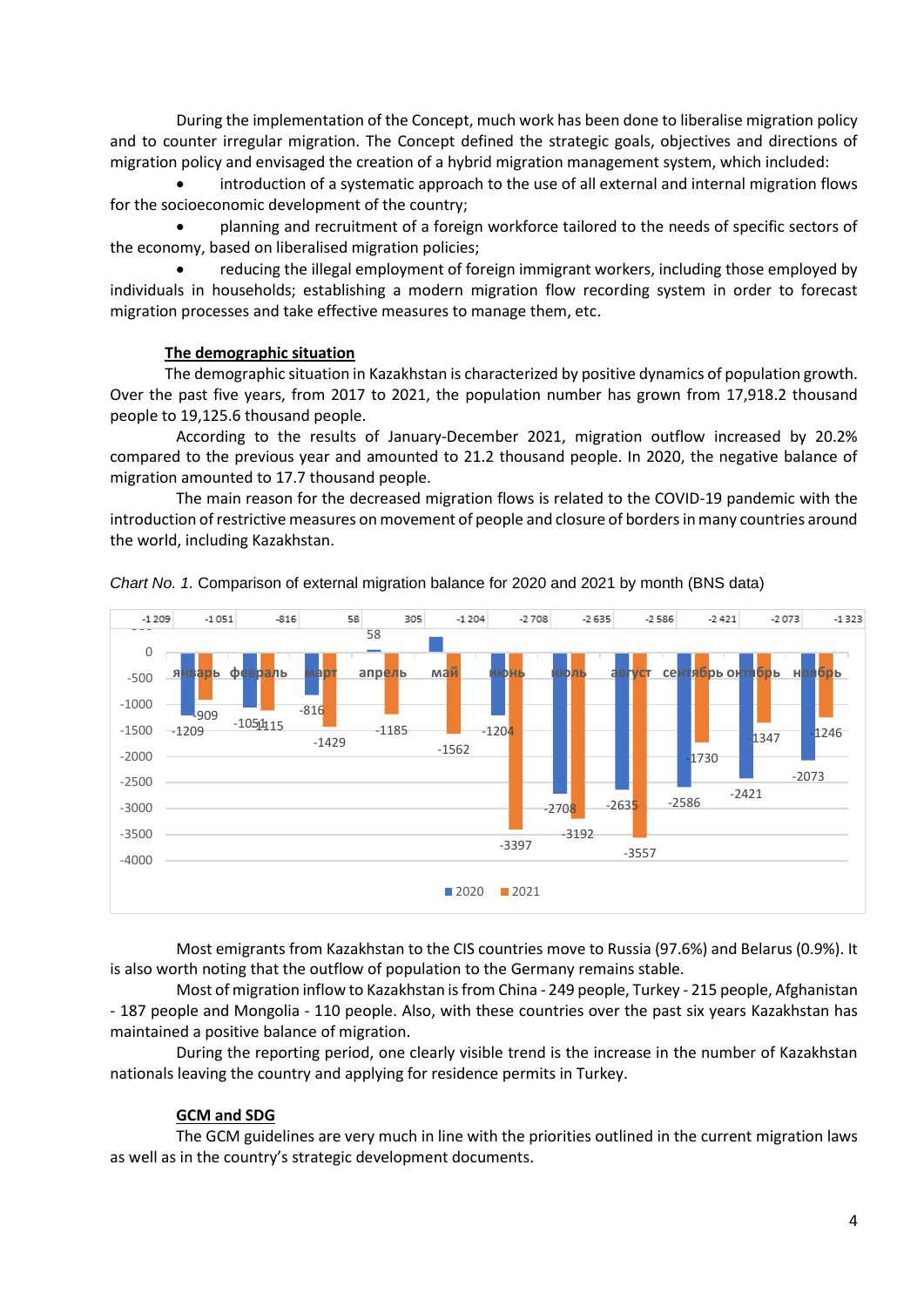Migration laws are based on the Constitution and consist of the Law "On Migration" (22 July 2011), the Law "On the Legal Status of Foreigners" (19 June 1995), and other regulatory legal acts.

The Government of the Republic of Kazakhstan established the Coordinating Council for Sustainable Development, which coordinates measures to nationalise SDG targets and indicators in five key areas: People (SDGs 1-5), Planet (SDGs 6,12-15), Prosperity (SDGs 7-11), Peace (SDG 16) and Partnership (SDG 17).

In 2019, the World Bank prepared a Kazakhstan Roadmap for Monitoring the Sustainable Development Goals for 2020-2022 as part of the Joint Economic Research Programme of the Government of the Republic of Kazakhstan and the World Bank Group.

The paper notes that the Inter-Agency Expert Group on SDGs has developed a minimum package of details directly referred to in the title of the target or indicator and has compiled a comprehensive synthesis of the detail standards currently in place for all SDG indicators. The categories and areas of detail currently available and planned by the custodial agencies are considered, as well as the policy priorities for the most vulnerable groups: persons with disabilities, migrants, refugees and the elderly. However, the indicators do not allow for a separate category of migrants to be identified.

The development of a new Concept of Migration Policy of the Republic of Kazakhstan for 2022– 2026 was started in 2021. The Concept defines the goals, directions, objectives, principles and main mechanisms of migration policy implementation, based on the strategic vision of the role of migration processes in development, existing global challenges, analysis of the existing migration management practices in the world and current understanding of migration management at national, regional and global scale.

#### PROGRESS AND ACHIEVEMENT OF THE GCM OBJECTIVES

The COVID-19 pandemic in Kazakhstan reached a new level in 2021. During the year, according to Ministry of Health 870,962 new cases of coronavirus and pneumonia with signs of coronavirus infection were detected. This is four times more when was registered in 2020.

The COVID-19 pandemic and the associated restrictions on the movement of people and crossborder transport that have been imposed almost everywhere in the world have reduced migration flows for an extended period of time.

At the meeting in Moscow on 21 December 2021, the Board of the Eurasian Economic Commission formed a Recommendation No. 31 "On ensuring free movement of labour in the Eurasian Economic Union in the context of the pandemic". Member states are encouraged to allow the entry into their territory of nationals of other member states who have confirmed recruitment arrangements with employers and the competent employment authorities. The entry of such nationals should be subject to the sanitary and epidemiological requirements of the state of origin and the state of employment (negative PCR test, obligation to undergo testing in the state of employment, etc.).

An IOM study on the socioeconomic impact of the COVID-19 pandemic on stranded migrants in Kazakhstan as a result of restrictive measures shows that the majority of stranded migrants were from three countries – Uzbekistan, Tajikistan and the Russian Federation. The main problems they faced were loss of income as a result of loss of employment or non-payment of salaries, and the inability to leave the country. The bulk of the stranded migrants were migrants in low-skilled work.

During the COVID-19 pandemic, migrant workers from Central Asian countries had their terms of stay in Kazakhstan extended and were granted work permits. They were given time until 5 July 2021 to leave the country without being held administratively liable.

During the pandemic, it became far more difficult for migrant workers to find work and travel due to the increased financial burden (PCRs, medical documents, flight costs, etc.). Private persons providing intermediary services set unregulated tariffs for their services.

The state undertook stabilizing crisis management measures in the context of the pandemic, including protecting the rights of migrants stranded in the country due to the suspension of inter-state transport links.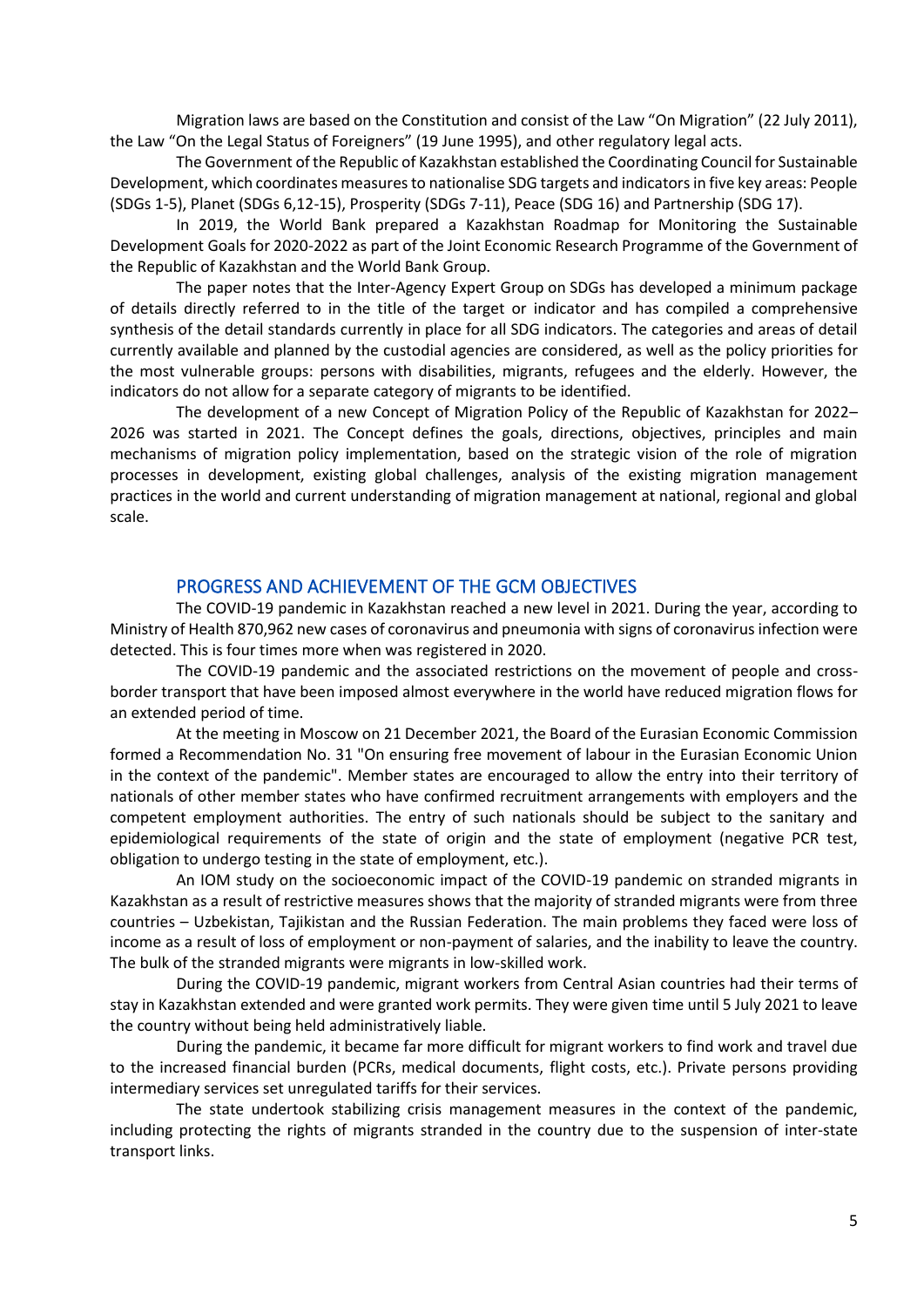The Republic of Kazakhstan is one of 103 states that signed the Joint Statement on the Impact of COVID-19 on Migrants (of 12 June 2020), thus demonstrating its commitment to joint international action to address migration issues.

In the context of the emergency regime and restrictive measures during the pandemic, three packages of anti-crisis measures were adopted and implemented last year to preserve social and economic stability – urgent measures to support people and businesses, operational measures to preserve social and economic sustainability, and the Comprehensive Plan to Restore Economic Growth.

As part of improving the mechanism of health coverage for migrant workers, the government agencies worked on the issue of ensuring the recording and timely transfer of data on migrant workers and members of their families to the Compulsory Social Health Insurance Fund.

The need to respond to the spread of the COVID-19 pandemic and to overcome hotbeds of disease among migrant workers in the Republic of Kazakhstan has made this activity particularly urgent. The measures taken have made it possible not to lose control over the migration situation in the country and to keep a proper record of the stay of foreigners in Kazakhstan under emergency conditions.

# Objective 1 - Collect and utilize accurate and disaggregated data as a basis for evidence-based policies

A national data collection and analysis system ensures continuous monitoring of external and internal migration processes in the country. Thanks to increased digitalisation in Kazakhstan and the introduction of information and communication technology in the public sector, many outdated data processing methods have been automated (implementation of GCM Objective 1 (a)).

The Bureau of National Statistics of the Agency for Strategic Planning and Reforms, the Migration Service Committee of the Ministry of Internal Affairs, the Ministry of Labour and Social Protection of the population, the Ministry of Digital Development, Innovations and Aerospace Industry are main government agencies in the field of migration data collection and accumulation.

Social and labour information systems are integrated and operate within the Unified Social and Labour Information System, which includes 16 subsystems in the following areas: labour, employment, social insurance, pension and social security, social support, special social services and migration.

To date, the system has been integrated with the information systems of 13 government agencies and financial and non-financial institutions through 300 integration services.

According to the Law "On State Statistics", the Bureau of National Statistics (BNS) is the authorized body that forms and implements state policy in the field of statistics, develops and implements programmes on improvement of statistics in the country (implementation of GCM Objective 1 (b)).

In terms of migration processes, the BNS generates migration statistics on incoming and outgoing Kazakhstan nationals, foreigners and stateless persons by date of registration for permanent residence. To this end, a methodology has been developed for calculating key indicators of population migration, in line with international standards.

The processing of administrative migration data provided by administrative sources gives information on arrivals and departures grouped by territorial and several social and demographic attributes.

In 2019, in order to improve the collection of information and recording of population migration BNS integrated its information system "Statistical Population Register" with the "Population Registration and Documentation Centre" information system of the Ministry of Internal Affairs to generate migration statistics on the country's nationals. Information on Kazakhstan nationals is automatically received online. This measure is in line with the GCM objective to improve cooperation between government agencies responsible for migration data and national statistical offices (implementation of GCM Objective 1 (i)).

The national population census is one of the main sources of information on migration. Kazakhstan's census took place in September–October 2021. As part of the implementation of GCM Objective 1 (g) "Improve national data collection by integrating migration-related topics into national censuses, as early as practicable", the 2021 census in Kazakhstan included migration-related questions (place of birth, residence, domicile, etc.).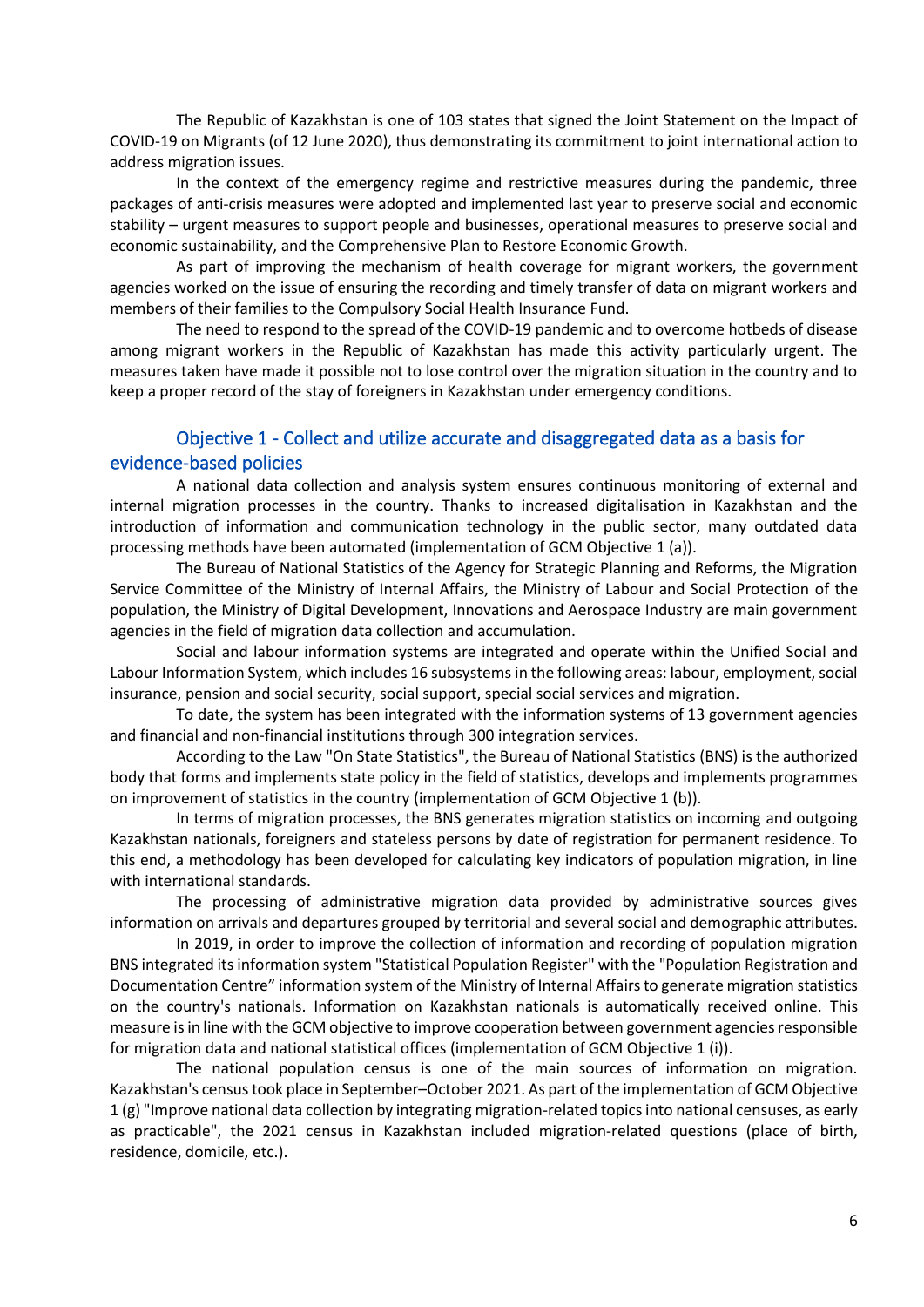These questions are included in the census according to the CES Recommendations for the 2020 Censuses of Population and Housing (UN New York and Geneva, 2015), as well as the Decision of the 55th meeting of the CIS Council of Heads of Statistical Services of 8 September 2016 and taking into account the GCM recommendations. The results of the census will be published and posted on the BNS website in 2022- 2023.

#### Objective 2 - Minimize the adverse drivers and structural factors that compel people to leave their country of origin

The Government of the Republic of Kazakhstan is taking comprehensive measures for the continuous improvement of the situation in the country, which are aimed at creating favourable living conditions for the population (implementation of GCM Objective 2 (b), (d), (e)).

Kazakhstan is not an exception to the global patterns of emergencies, their negative impact on the social sphere and the environment. The diverse natural, mining-geological and geodynamic conditions of the territory of the republic predetermine its significant susceptibility to natural disasters: earthquakes, floods, mudflows, landslides, snow avalanches, hurricanes, forest and steppe fires, sharp drops in temperatures and snowstorms, epidemics and epizootics.

To date, emergencies cannot be avoided, but it is possible to significantly reduce the number and scale of emergencies and mitigate their consequences. Activities to prevent emergencies are more important than their elimination. The socioeconomic results of preventive actions to prevent emergencies (reducing losses and damage) can be more effective for citizens, society and the state. From an economic point of view, this costs tens, and sometimes hundreds of times cheaper than the elimination of the consequences.

Economic growth and sustainable development are necessary conditions for preventing and preparing for natural disasters and similar catastrophes that have a negative impact on the environment. In 2021, 13,038 (-11.1%, 2020 14,669) emergencies and cases of natural and man-made nature were registered, 1,835 (-0.9%, 2020 1,851 people) were affected, of which 896 died (+9.1%, 2020 - 821 people). Natural emergencies account for 11.3% of the total number of emergencies, for the twelve months of 2021, 1,476 cases were registered (+6.3%, 2020 - 1389), while 783 people were affected (-24.4%, 2020 . – 1,036), of which 436 people died (+8.2%, 2020 – 403). Technogenic emergencies account for 98.5% of the total number of emergencies, 11,562 cases were registered (-12.9%, 2020 - 13,280), while 1,052 people were affected (+29.1%, 2020 - 815), of they killed 436 people (+8.2, 2020 - 403).

According to statistics, the most common types of natural emergencies are mudflows, landslides, and avalanches. In the Republic of Kazakhstan, mountainous regions of Almaty, Zhambyl, Turkestan, East Kazakhstan regions, the cities of Almaty and Shymkent are subject to these natural phenomena.

The Ministry of Emergency Situations maintains a record of flood-prone settlements throughout the country. According to the List of settlements potentially subject to flooding and melt water in the republic, there are 1010 flood-prone settlements.

In 2021, within the framework of the Roadmap and other programme documents that are being implemented by local executive bodies, bank protection of 51.1 km and cleaning of about 71.7 km of river beds, construction and maintenance of 77.6 km (construction - 14 km, repair - 63 .6 km) of protective dams, construction of 2 hydraulic structures, repair of 6 hydraulic structures, construction of 20.6 km and cleaning of 25.1 km of drainage channels, installation of 4 local warning systems.

In order to achieve sustainable development, which requires urgent action to combat climate change and its consequences, the Ministry of Emergency Situations is the responsible state body for implementing the policy of the global indicator "Number of countries that have adopted and are implementing national disaster risk reduction strategies in accordance with the Sendai Framework for disaster risk reduction for 2015-2030".

To reduce the risk of disasters, minimize human losses, the Ministry of Emergency Situations takes targeted measures on a timely basis to respond to seasonal and potential threats from emergencies.

Roadmaps are being implemented to prevent and eliminate natural hazards: to prevent and eliminate flood threats; ensuring seismic safety; ensuring mudflow, landslide and avalanche safety.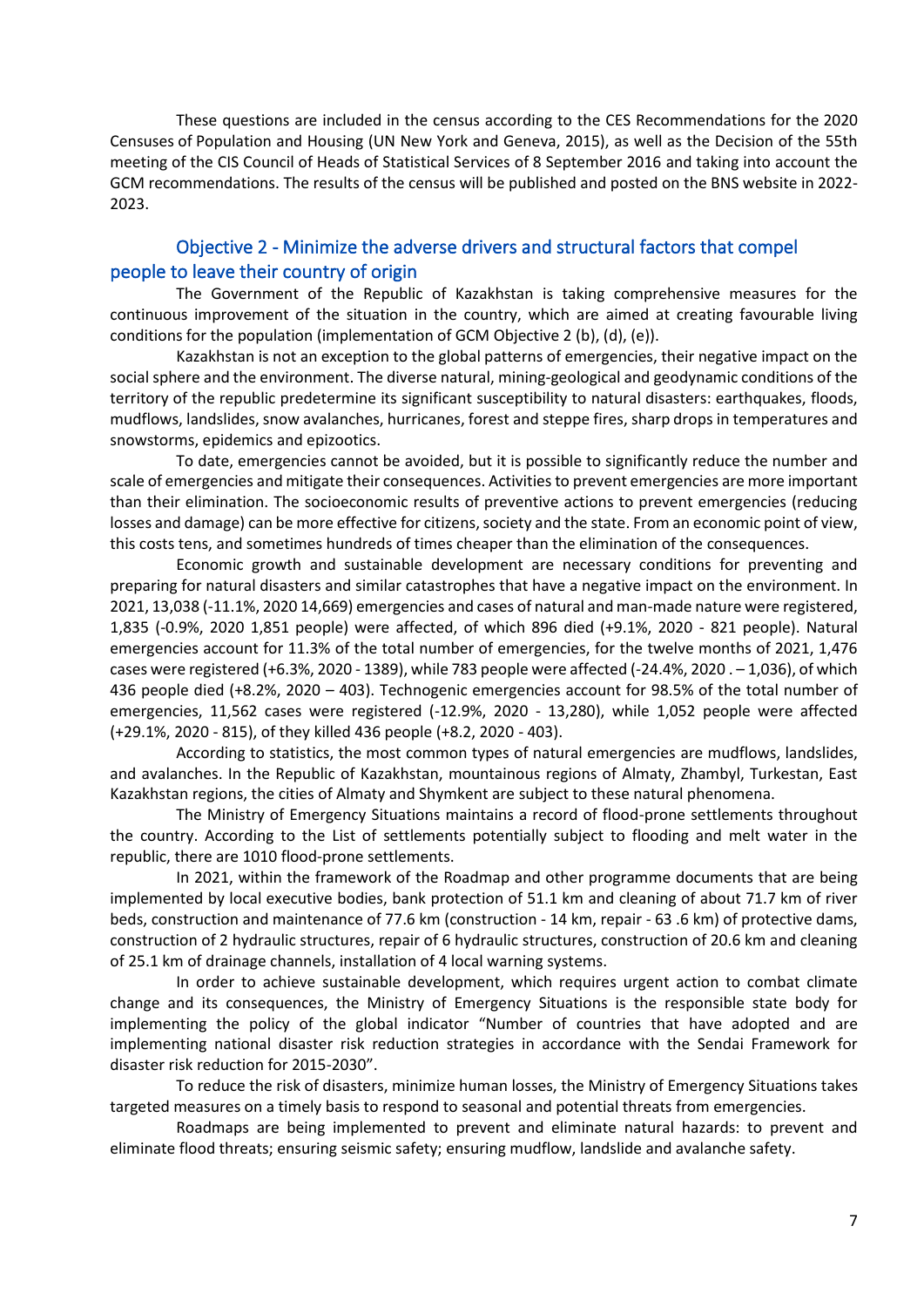A well-established and effective system of preventive measures made it possible to reduce the threat of outburst of moraine lakes, the formation of mudflows and ensured the safety of settlements.

Civil protection authorities pay special attention to teaching the population, especially the younger generation, the rules of conduct in case of emergencies, the purpose of which is to instill life safety skills in children from an early age within the framework of the training hours provided for the study of life safety, as well as through extracurricular activities (classes, interactive lessons, quizzes, sports days, didactic games on fire safety, etc.).

Separately, it is necessary to note the work on interaction with non-governmental and volunteer organizations, covering 4 areas in the civil protection system: liquidation of the consequences of emergency situations; search for missing citizens; providing assistance to persons affected by accidents, natural disasters, environmental, man-made and other disasters in need of outside assistance and support; prevention of natural and man-made emergencies. Volunteers together with government officials conduct training seminars, round tables and flash mobs.

Kazakhstan provides free and open access to information on disaster risks, emergency situations, as well as the rules of behavior of the population in the event of a threat and the occurrence of disasters and accidents. All the necessary information for the population is posted on the Open Government Internet portal with regular updates, as well as on the Internet resource of the Ministry of Emergency Situations.

In order to carry out flights to prevent and eliminate emergencies, provide emergency medical care, aviation protection of forests and wildlife, as well as search and rescue operations, helicopters of Kazaviaspas JSC of the Ministry of Emergency Situations are involved. All the necessary information for the population is posted on the Open Government Internet portal with regular updates, as well as on the Internet resource of the Ministry of Emergency Situations.

In order to carry out flights to prevent and eliminate emergencies, provide emergency medical care, aviation protection of forests and wildlife, as well as search and rescue operations, helicopters of Kazaviaspas JSC of the Ministry of Emergency Situations are involved. During the period of active digitalization in the country, the Ministry of Emergency Situations of the Republic of Kazakhstan developed the *Darmen* mobile application, which provides timely information to the population within 5 seconds. *Darmen* is unique in that it allows you to instantly notify the population about the threat of an emergency. For example, messages are automatically sent to citizens' smartphones through the application when seismic sensors are triggered during earthquakes with a magnitude of 4 points or more.

The Ministry of Emergency Situations, together with the UN Office for Disaster Risk Reduction, is developing a database for recording losses from natural disasters named Desinventar Sendai.

Central and local executive bodies are responsible to developing Plans for the evacuation and dispersal (reception and accommodation) of the evacuated population.

At the same time, by Decree of the Government of the Republic of Kazakhstan dated August 16, 2017 No. 486 "On approval of action plans for liquidation of emergencies of global and regional scales", tasks were distributed to central and local executive bodies. The content of the Plan within the framework of the issue under consideration involves the implementation of two points (Organization of priority emergency rescue operations in the emergency zone and Provision of transportation of the affected population by rail, air, river and road transport).

In order to coordinate the actions of the Ministry of Emergency Situations on issues of early evacuation measures in the event of natural and man-made emergencies, in accordance with paragraph 28 of Article 12 of the Law of the Republic of Kazakhstan "On Civil Protection", the Ministry of Emergency Situations developed and approved the "Action Plan for the Elimination of Emergency Situations of a Global and Regional Scale", which provides for the section "Evacuation measures".

#### Objective 3 - Provide accurate and timely information at all stages of migration

<span id="page-7-0"></span>Kazakhstan has a single electronic portal "e-Government" (egov.kz), which is managed and maintained by National Information Technologies JSC (implementation of GCM Objective 3 (a), (c) and (d)).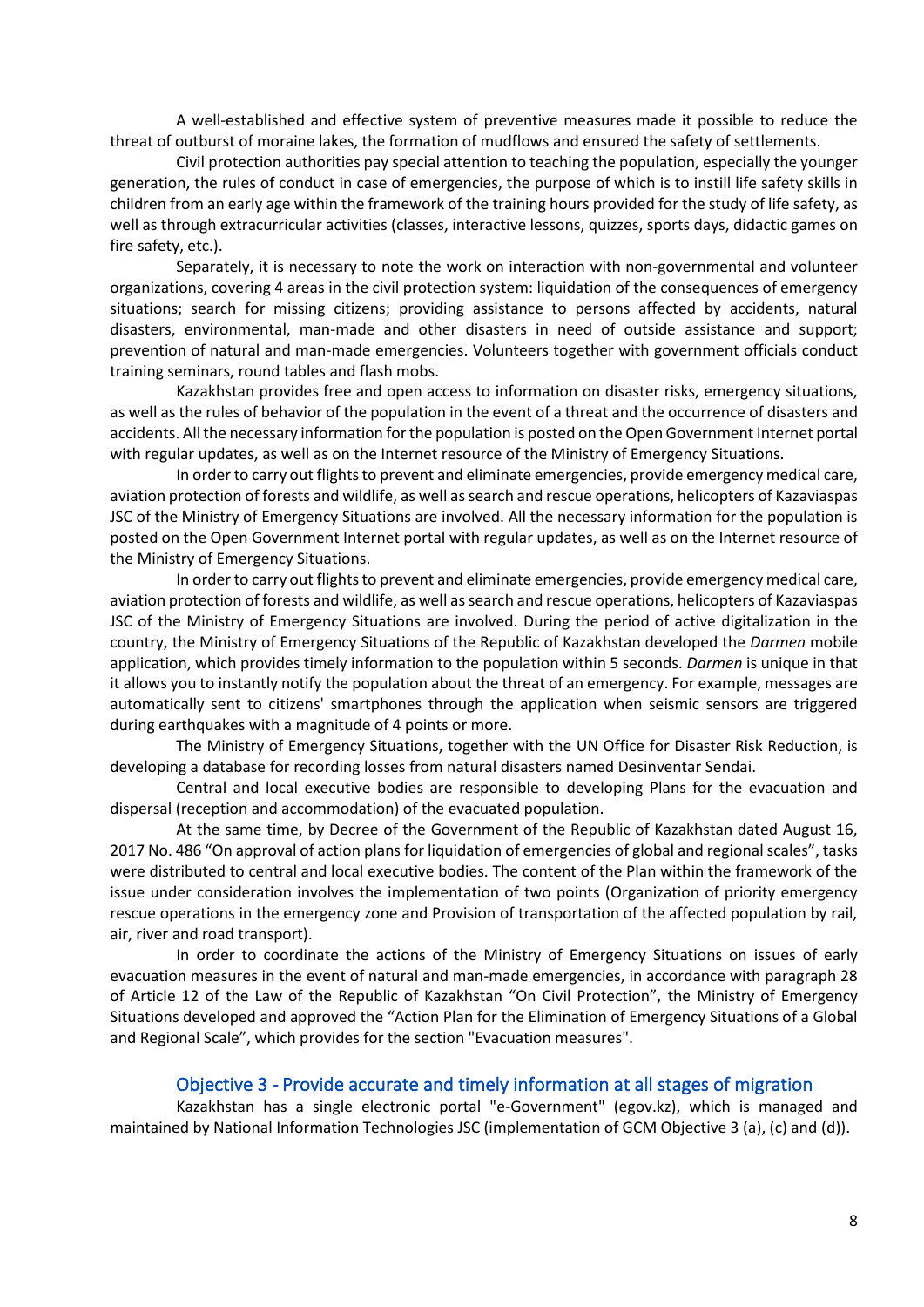By the end of 2021, 94% of public services in Kazakhstan were accessible to nationals through a special e-government portal. The portal provides 18 different types of public services for entering the country and obtaining Kazakhstan citizenship, and 13 types for travelling abroad.

Documents are accepted through CSCs (front offices) for the provision of such public services as "Formation of an individual identification number for foreigners temporarily staying in the territory of the Republic of Kazakhstan" (68,640 public services were provided in 2021) and "Issuance and prolongation of permits for immigrant workers" (214,060 public services were provided in 2021), which make it possible to legalise the employment of foreign nationals in Kazakhstan. Since 2021, the provision of the public service "Issuance and prolongation of permits for immigrant workers" has been replicated in all CSCs.

The Migration Service Committee of the Ministry of Internal Affairs is another government agency that provides public services that can be attributed to the field of migration. Most of the services provided are automated (implementation of GCM Objective 3 (a), (c) and (d)). The website of the Migration Service Committee also provides useful links and information for migrants.

#### <span id="page-8-0"></span>Objective 4 - Ensure that all migrants have proof of legal identity and adequate documentation

At a meeting of the Supreme Eurasian Economic Council (EAEU) on 10 December 2021, an amendment to the Treaty on the Eurasian Economic Union of 29 May 2014 was adopted, enabling nationals of EAEU member states to change their purpose of entry without leaving the host state for the purpose of employment.

Kazakhstan nationals staying in other EAEU countries with an initial non-work-related purpose of stay will be able to change their purpose of entry to employment without leaving the host country.

From 2020, Kazakhstan will abolish temporary registration for all categories of foreigners entering the Republic of Kazakhstan for a period of up to 30 days (implementation of GCM Objective 4 (d)). According to these amendments, the obligation to notify the internal affairs authorities of foreigners staying with them is imposed on host individuals and legal entities. The notification mechanism is fully automated through the online visa and migration portal [\(https://www.vmp.gov.kz\)](https://www.vmp.gov.kz/)

In addition, Kazakhstan has established a visa-free regime with 73 states. Of these, 54 countries have been granted visa-free travel on a unilateral basis and bilateral treaties have been concluded with 19 countries.

According to amendments to the RoK Government Decree "On Approval of the Rules of Entry and Stay of Immigrants in the RoK and their Departure from the RoK" and the Rules of Migration Control, immigrants enter and leave the RoK through the state border checkpoints open for international and passenger traffic, using passports or replacement documents with the RoK visa, unless otherwise established by the RoK legislative acts and/or international treaties ratified by the RoK.

Immigrants temporarily staying in the Republic of Kazakhstan are not allowed to carry out labour activities without relevant permits issued by local executive authorities or internal affairs authorities. Foreigners staying for more than 30 days (for purposes of work, study, medical treatment, business immigrants as well as for family reunification and permanent residence) shall obtain a temporary residence permit (implementation of GCM Objective 4 (g)). In order to obtain such a permit, foreign nationals do not need to apply to state authorities – these falls to the receiving individuals and legal entities, whose applications are forwarded to the internal affairs authorities via the Center of services for population.

When an immigrant changes temporary residence in the Republic of Kazakhstan, the receiving person shall notify the internal affairs authorities within three working days.

To date, internal affairs authorities and the Border Guard of the National Security Committee are empowered to impose administrative fines for evading the departure from Kazakhstan after the authorised period of stay has expired. Whereas previously a foreigner in breach of the terms of stay was sent to court to have an administrative case heard, now the decision is taken at the scene of the offence – without being removed from the flight.

To this end, the Ministry of the Internal Affairs has established migration checkpoints at airports to ensure that foreigners are processed as quickly as possible. At the same time, since January 2020, migration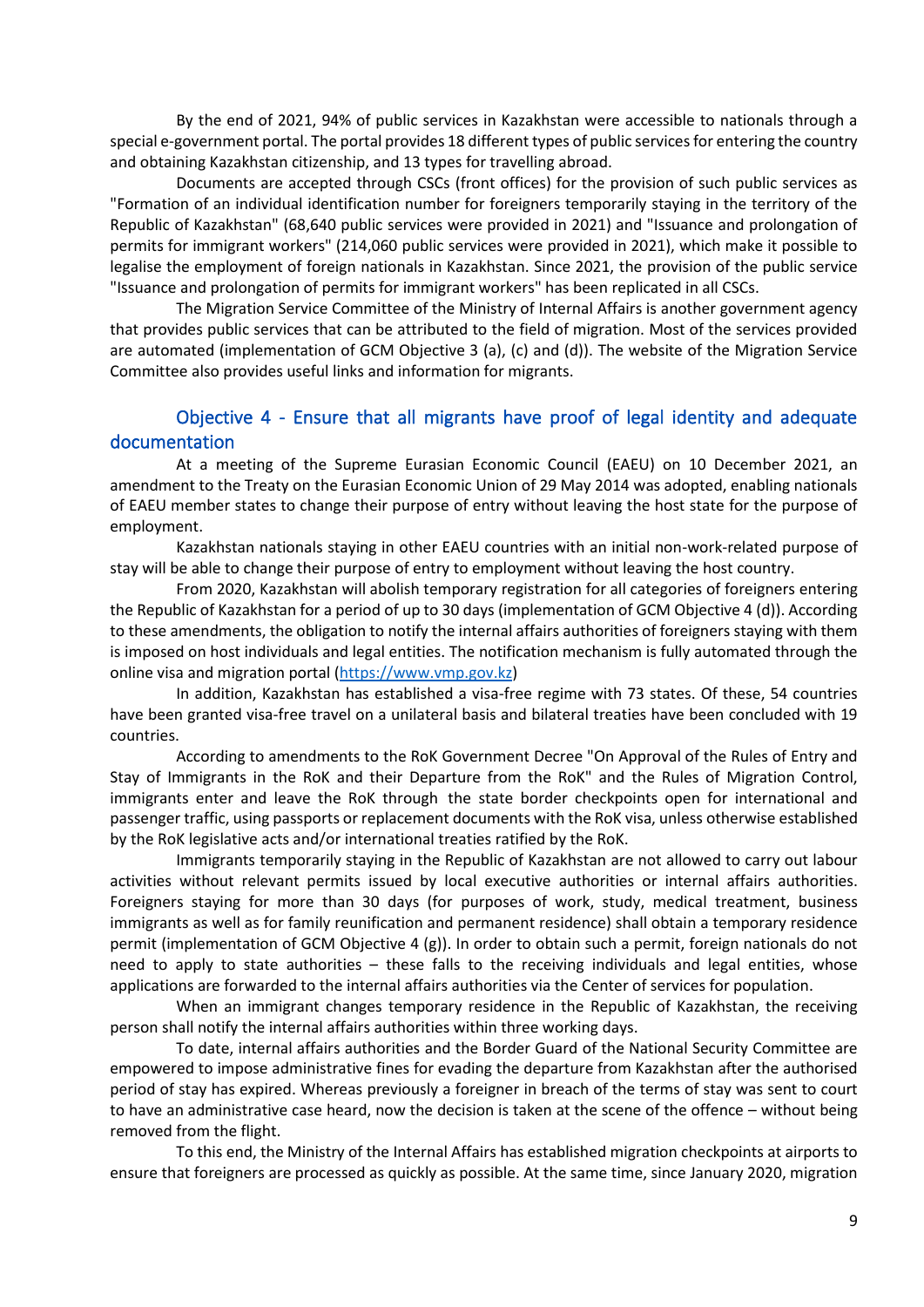cards have been abolished for all foreigners and instead of this a passport stamp is placed at border checkpoints, which is the beginning of the period of stay in the country.

The Ministry of Internal Affairs, as the authorised body to issue identity documents and citizenship of Kazakhstan, has taken consistent steps to facilitate the acceptance of Kazakh citizenship by ethnic Kazakhs – "Kandas" (implementation of GCM Objective 4 (a)).

In Kazakhstan, persons who are not citizens and do not have proof of their citizenship from another state are recognised as stateless persons in accordance with national laws. The laws of Kazakhstan provide a definition of a stateless person, which extends to persons recognised as such and documented in accordance with the law (de jure stateless persons).

Thus, as of 1 January 2022, 7,140 persons were officially stateless in the Republic of Kazakhstan. Statistics show that the number of officially recognised stateless persons remains unchanged at around 7,000.

According to the law, stateless persons legally residing in Kazakhstan may apply for naturalisation on the same grounds as foreign nationals after 5 years of residence.

It should be noted that under current laws, formally recognised stateless persons have virtually the same range of rights as nationals, with a few exceptions (implementation of GCM Objective 4 (g)).

In addition to the above-mentioned category of de jure stateless persons, undocumented stateless persons (persons with undetermined citizenship) can and do potentially reside on the territory of the state.

Undocumented stateless persons have no access to fundamental rights and freedoms, they cannot receive medical or social assistance, education, pensions and benefits, they are unable to find official employment or even travel freely.

In order to address the situation of persons with undetermined citizenship and to determine the extent of statelessness, a large-scale identification campaign was initiated by the Ministry of Internal Affairs in October 2020, implemented jointly with the Ministry of Justice of Kazakhstan, UNHCR and its partner organisations (implementation of GCM Objective  $4 \notin$ ).

Since the launch of the campaign, the migration services have registered over 7,299 undocumented persons (persons with undetermined citizenship), of which 6062 are documented. In respect of 1,237 persons, the procedure for confirming citizenship is under consideration (implementation of GCM Objective 4 (a)).

From 1 January 2021, the Ministry of Internal Affairs of the Republic of Kazakhstan will centralise the formation of an individual identification number for foreigners, including its correction and restoration. In order to receive a public service, an individual (or his/her legal representative) shall apply to the service provider through the State Corporation at his/her place of residence or through the portal by submitting an application (implementation of GCM Objective 4 (a), (d)).

#### Objective 5- Enhance availability and flexibility of pathways for regular migration

<span id="page-9-0"></span>During the implementation of the Concept of Migration Policy for 2017-2021, a set of measures has been implemented to optimise the migration processes in the country, including the creation of a clear and transparent system for providing migration services to foreign nationals.

Kazakhstan is getting more and more active in the global labour market and is now the second largest country in the EAEU in terms of the number of migrant workers it attracts. Attracting highly qualified foreign specialists to Kazakhstan's economy is one of the objective areas of migration policy that creates conditions for both a competitive economy and the import of knowledge and technological methods of work (implementation of GCM Objective 5 (d), (e)).

At the same time, in order to protect the domestic labour market, an annual quota for foreign labout force (FLF) recruitment is set based on regional needs. The FLF quota for 2021 was approved at 0.31% of the labour force or 29.3 thousand.

The quota is formed based on the number of employers' applications and an analysis of the local executive authorities in:

1) the demand for labour in the region, including through the envisaged job creation;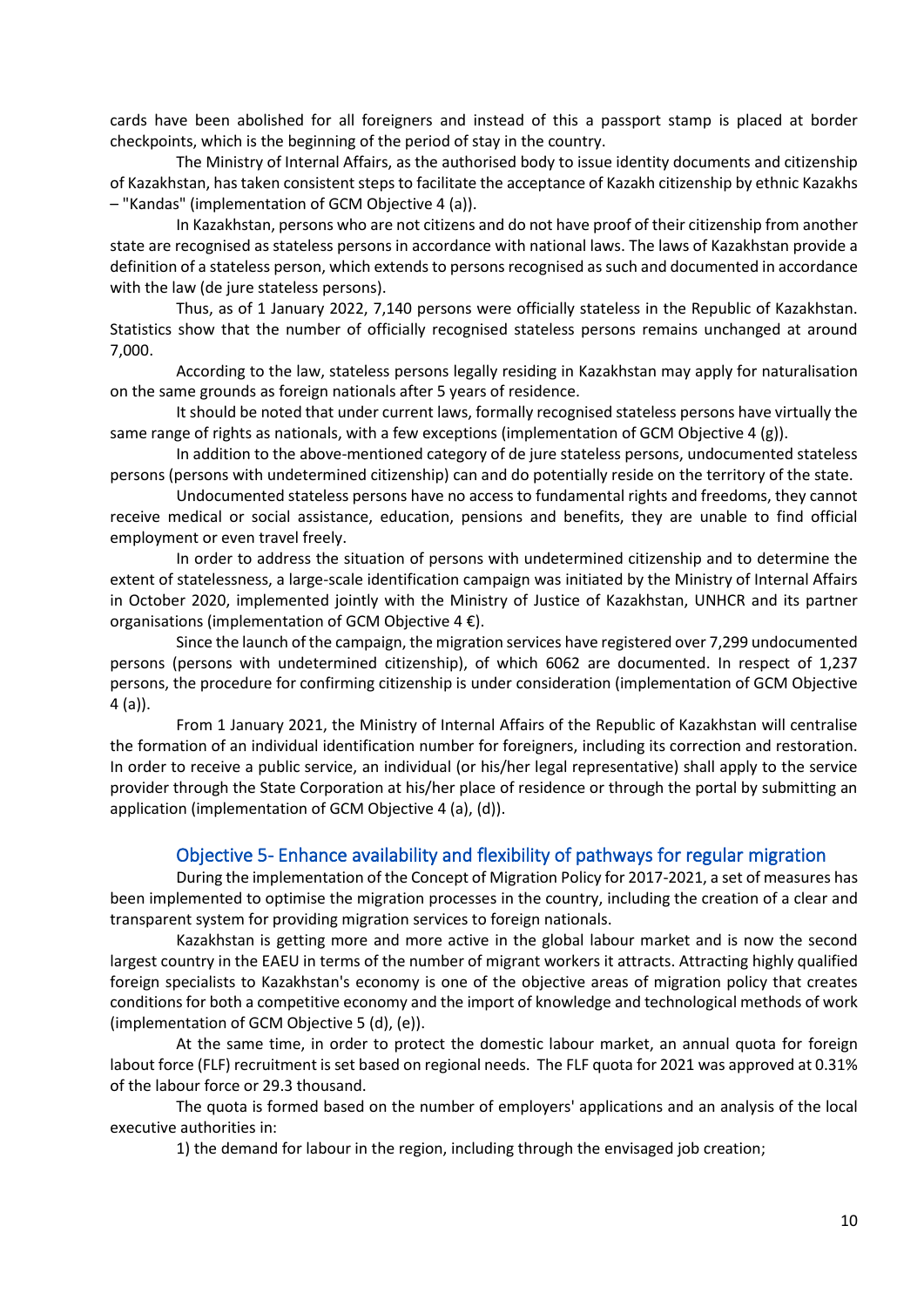2) forecasting the number of unemployed persons and the expected release of workers, as well as the number of graduates of educational organisations;

3) opportunities to meet labour force needs through labour resources, including by training, retraining or advanced training of unemployed, self-employed, redundant workers in professions and specialities for which foreign workers are expected to be employed;

4) an assessment of the effectiveness of the use of foreign labour force in the previous year and the forecast need for foreign labour force for the coming year(s).

In 2021, 18.3 thousand work permits were issued under the local executive authorities (LEA) quotas. The main countries of origin of FLF are China  $-4,198$  (23%), Turkey  $-2,336$  (12.7%), Uzbekistan  $-$ 2,247 (12.2%), India – 1,394 (7.6%), UK – 1,136 (6.2%). The number of employers who engaged FLF amounted to 1,779, employing 458.1 thousand Kazakhstan nationals.

Attracting both highly skilled foreign professionals to Kazakhstan's labour market to work in sectors recognised by the state as a priority, and less skilled migrant workers are seen as factors that can enhance competitiveness in the international market.

To this end, it is necessary to improve the assessment of the real and prospective ratio of supply and demand in the labour market of the Republic of Kazakhstan, in particular, to conduct systematic monitoring of long-term needs for highly qualified specialists in science, high-tech and innovative sectors of the economy, as well as to assess the availability of labour resources in those areas of the economy that attract the largest number of low-skilled migrants.

In the short term, Kazakhstan will remain attractive for migrant workers, especially those from neighbouring countries. An important task is to ensure the registration and monitoring of foreign workers, especially those working off-quota and under a patent for individuals.

New IT initiatives have now been implemented to deepen the digitalisation of labour, employment and migration. The e-Employment Exchange is a one-stop digital job search and employment platform. A number of Internet websites, 203 employment centres and 54 private employment agencies are now connected to it (implementation of GCM Objective 5 (e)).

The right of the migrant worker and his/her family members to receive appropriate free emergency (urgent) medical care and other medical assistance is regulated by the laws of the state of employment and the international treaties to which it is a party (implementation of GCM Objective 5 (i)).

### Objective 6 - Facilitate fair and ethical recruitment and safeguard conditions that ensure decent work

In accordance with the RoK Law "On the Legal Status of Foreigners", foreigners may carry out labour activities in Kazakhstan on the basis and in the manner prescribed by the laws and international treaties of the Republic of Kazakhstan. In order to ensure the implementation of the constitutional right of nationals to freedom of labour, legislative acts may establish restrictions on the employment of foreigners in the Republic of Kazakhstan.

From 1 July 2021, the first digital project implemented within the EAEU – the unified search system "Work Without Borders" – has been launched. The service will allow employers and jobseekers to access the national job databases of all member states of the Union. At the same time, the personal data of nationals is fully protected as it is not transmitted through the "Work Without Borders" system (implementation of GCM Objective 6 (b), (d), (f)).

The project uses the existing national job search systems of five countries (Armenia, Kazakhstan, Belarus, Kyrgyzstan, Russia). As part of the project, users of the system can select one or more member states for a job search or recruitment, to generate a universal search query to national information systems, to access information on job vacancies and CVs, and to send a response or an invitation for an interview.

More than half a million people used the search engine in 2021. The Council of the Eurasian Economic Commission regularly monitors the functioning and development of "Work Without Borders".

The digital dimension of labour freedom in the EAEU will continue to expand. The strategic directions of development of Eurasian economic integration until 2025 envisage the formation of an entire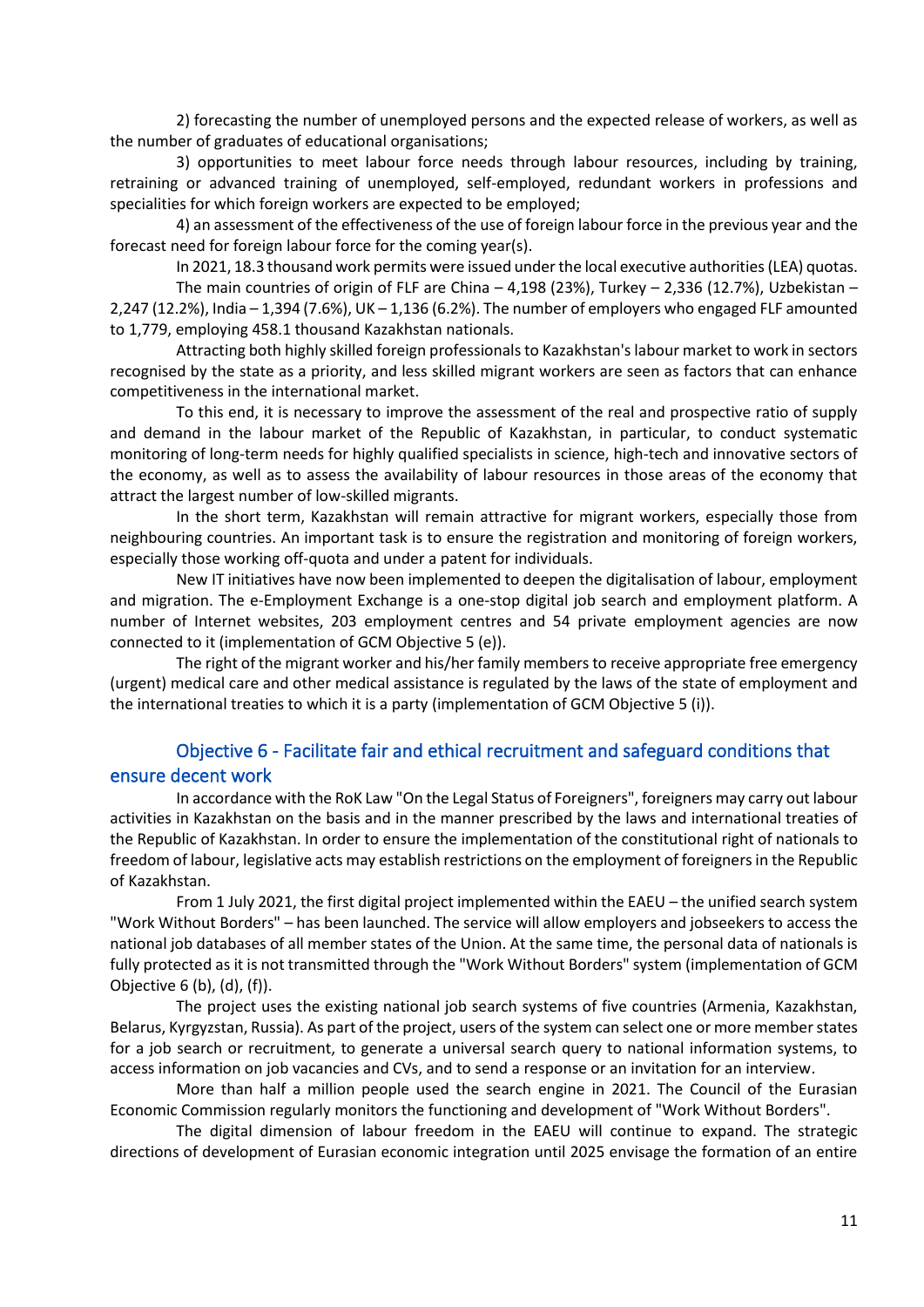ecosystem of digital services in the area of employment of citizens of the Union member states, which will be called "Eurasian Labour Exchange".

Plans to develop a digital ecosystem and implement services such as information support for job seekers and employers, e-employment contracts, career guidance diagnostics, a marketplace for training courses and other related services, introduction of a mobile application and other services were also initiated in 2021.

By early 2022, more than 242 thousand people, including 27.7 thousand Kazakhstan nationals, had visited the job search portal for the EAEU member states.

"Work Without Borders" was supposed to be one of the tools to recover the common labour market of the EAEU states from the impacts of the coronavirus pandemic, as a first step towards creating a full digital ecosystem in the employment of the EAEU nationals. In addition, the project will reduce irregular migration and, on the other hand, protect the rights and safety of migrant workers in Kazakhstan. Such a situation would be important for socially vulnerable groups – women and young people – in finding work and being registered at their place of residence, fulfilling the terms of their contract and health care [\(see also GCM](#page-9-0)  [Objective 5\)](#page-9-0).

In December 2020, the heads of state of the Union approved the Strategic Directions for the Development of Eurasian Economic Integration until 2025 (hereinafter – the Strategic Directions), which include new areas of economic cooperation, including education.

The Commission's official website section entitled "Economic cooperation in the field of vocational education", contains official information from the competent authorities of the member states, on samples of public education documents, academic and professional rights of their holders; links to available national resources on remote verification of education documents.

This will enable nationals to obtain reliable information about their academic and professional rights, and employers will be able to verify the authenticity of the education documents submitted by the employee at short notice if necessary.

The situation of migrant workers from the Republic of Kazakhstan is not fully tracked by official statistics. Kazakhstan nationals often do not register with the consular authorities at diplomatic posts abroad and even more rarely report what kind of activity they are engaged in abroad.

Indirectly, the number of Kazakhstan nationals working abroad is evidenced by the volume of remittances through various international money transfer systems from abroad to Kazakhstan.

According to the country's National Bank, Kazakhstan nationals received KZT344.6 billion from abroad in 2019, while remittances from abroad amounted to KZT286.9 billion in 2020 and KZT283.5 billion in 2021.

The number of Kazakhstan nationals working abroad is growing. The main host country for workers from the Republic of Kazakhstan is the Russian Federation. This is facilitated by geographical proximity, the absence of a language barrier, as well as visa-free travel and free movement of labour within the EAEU.

According to official EAEU data, the number of migrant workers from Kazakhstan in Russia has grown 3.2 times over the past eight years: in 2012 – 34.1 thousand people, in 2019 – 111.5 thousand, and in 2020 – 111.5 thousand. At the same time, a significant amount of labour migration from the Republic of Kazakhstan in the border regions of the Russian Federation is in the shadows.

A particular problem is the lack of transparency of private employment agencies in recruiting staff to work abroad. Nowadays, there are companies on the market that provide incomplete services. There is evidence of fraud – receiving money without providing employment services.

With the help of unscrupulous intermediaries, hundreds of nationals of the Republic of Kazakhstan were trafficked for the purpose of sexual exploitation to Qatar, Indonesia, Bahrain, the United Arab Emirates and Turkey.

Unskilled workers have a small share in the total volume of labour migration from Kazakhstan. They do not have much money for moving and then settling down in a new place. The category of unskilled labour is dominated by commuters in the regions bordering the Russian Federation.

Specialists, skilled workers predominate in the total volume of migrant workers leaving the Republic of Kazakhstan in search of work in other countries. It is also one of the varieties of "brain drain".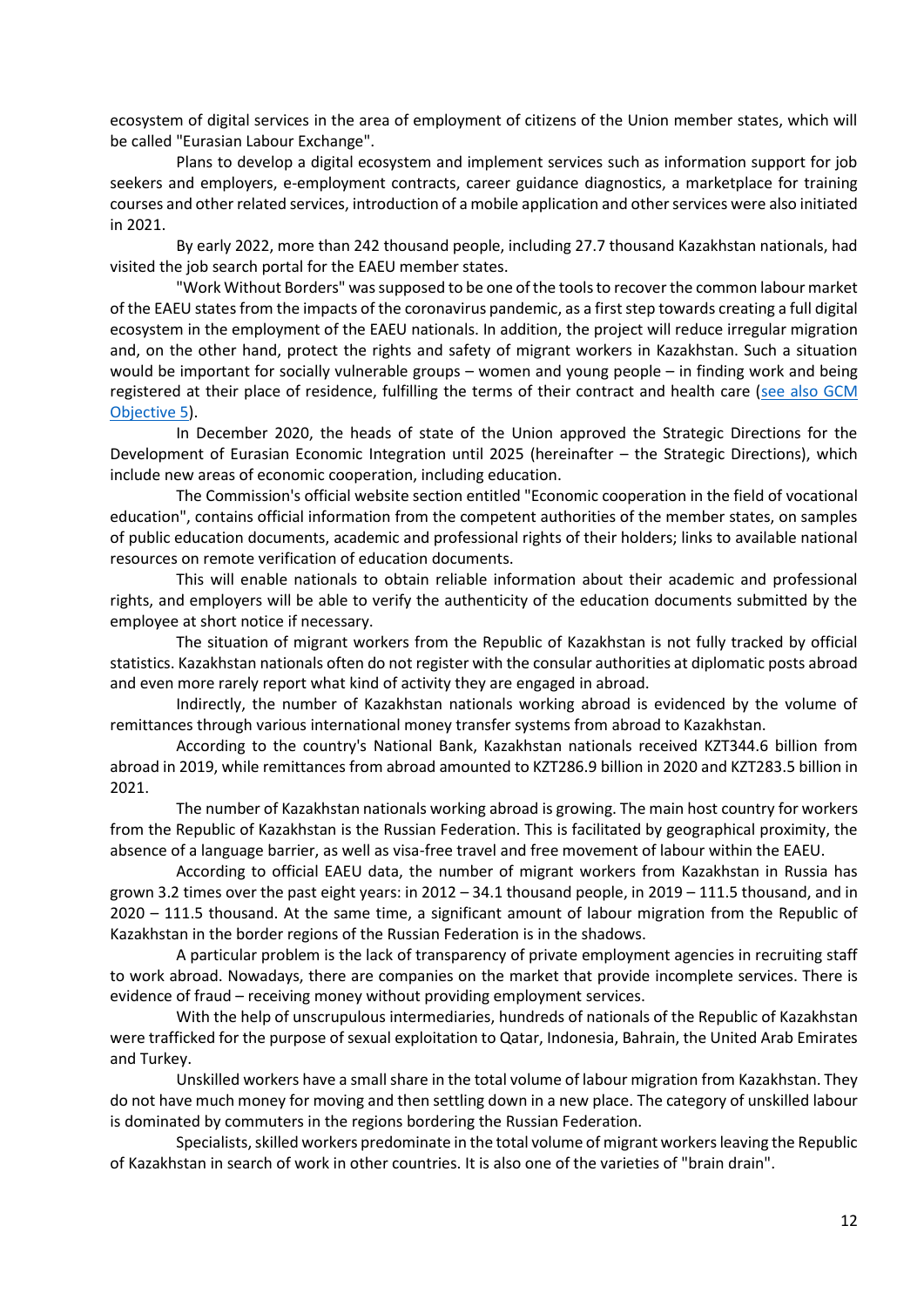The implementation of the new Concept of Migration Policy envisages a series of measures aimed at supporting outgoing Kazakhstan nationals by the state (implementation of GCM Objective 14 (d)).

As mentioned in the Concept Paper, pre-departure training of migrants, including information on the destination country, its migration and labour legislation, the risks and dangers of undocumented employment should be an important focus of governmental structures and non-governmental organisations (employment agencies abroad, human rights organisations) (implementation of GCM Objective 6 (j), (l)).

The promotion of ethical recruitment as well as the development of organised labour migration schemes that connect migrant workers directly with employers are effective forms of ensuring the rights of migrant workers.

#### Objective 7 - Address and reduce vulnerabilities in migration

According to the Article 21 of the Criminal Procedure Code, all persons, including migrants, are granted equal rights of access to justice in criminal proceedings.

In 2021, the procurators filed motions of appeal and cassation against eight convicted foreign nationals (four citizens of the Russian Federation, three citizens of Uzbekistan and one citizen of the Kyrgyz Republic), and their rights were protected (implementation of GCM Objective 7 (c)).

IOM's February 2021 mapping of stranded migrants in Kazakhstan found that the population of stranded migrants consisted mainly of male respondents (72%) aged 25 to 44 (68%) and natives of three countries neighbouring Kazakhstan (80%): Uzbekistan – 51%, Tajikistan – 15% and Russia – 14%; 46% of respondents indicated active marriage status and more than half of respondents (60%) have children. And 93% of them have one to four children. One third of children (32.5%) live in Kazakhstan with the respondents.

Children involved in the migration process are the most vulnerable category of migrants. Due to their age and especially in the absence of parental care, birth registration or statelessness, they are at greater, in fact double the risk of being exposed to violence, labour exploitation and detention than adults.

The programme on the protection of children's rights in migration processes is aimed at building an effective model of support for migrant children in Kazakhstan. It covers the three regions that receive the largest flow of irregular migrants from Kyrgyzstan, Uzbekistan and Tajikistan. These are the cities of Nur-Sultan, Almaty, Shymkent and the Turkestan region (implementation of GCM Objective 7 (b), (c), (e), (f)).

A key part of implementing an effective protection system for migrant children is case management. UNICEF defines it as "a process carried out by social workers that supports or regulates the provision of social assistance to vulnerable children, families and other groups in need".

Under the developed service model for the protection of the rights of migrant children, case management is entrusted to specialised regional state institutions – Centre for Adaptation of Minors (CAM) and Child Support Centre (CSC), where migrant children left without parental care are placed.

If the child is not in need of care and protection, he or she can be referred directly to an NGO for legal, social support or psychological counselling.

Providing legal aid to children with undetermined citizenship and at risk of statelessness and assisting in their documentation is one of the activities to reduce statelessness [\(see also GCM Objective 4\)](#page-8-0).

According to figures provided by UNHCR, 7,118 persons hold stateless status in Kazakhstan at the beginning of 2021, of whom less than 2% are children under 18 years old.

# Objective 8 - Save lives and establish coordinated international efforts on missing

#### migrants

In 2021, the territorial units of the Internal affairs authorities received 14 reports of foreign nationals who were missing in Kazakhstan, of whom 12 were identified. There are still 2 outstanding cases that are being investigated.

Since 2016, the Red Crescent Society of the Republic of Kazakhstan has been running a "Restoring Family Links" programme for migrant detainees in reception centres. The programme provides phone calls to relatives as well as humanitarian aid in the form of hygiene kits. The programme also supports the tracing of relatives both within Kazakhstan and abroad (implementation of GCM Objective (c)). The main incoming migrants to the reception centres are citizens of Uzbekistan and Kyrgyzstan.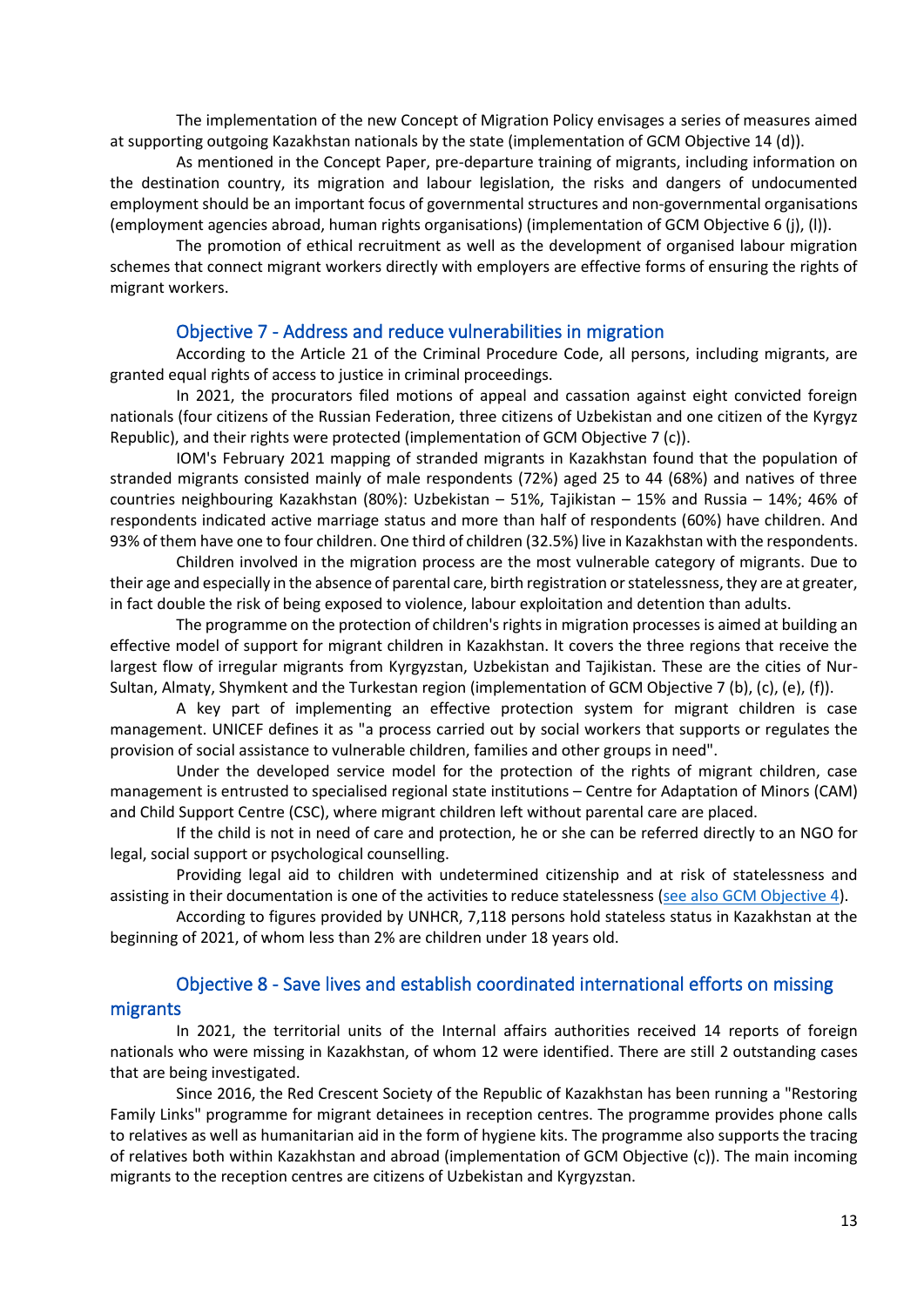#### Objective 9 - Strengthen the transnational response to smuggling of migrants

One of the main areas of migration management is the fight against irregular migration, carried out at national and international levels. Irregular migration in Kazakhstan is most often caused by violations of labour laws by migrants and employers, including the employment or hiring of low-skilled foreign nationals without a labour contract and with violations of working conditions and remuneration.

Expanding legal channels for the entry and employment of foreign nationals and simplifying procedures for obtaining permits is an effective measure in preventing irregular migration. In addition, irregular migration can be combated in the way of prevention by creating transparent and clear procedures for obtaining the necessary permits and by avoiding unnecessary bureaucratic obstacles to the legalisation of migrants in the host country [\(see also GCM Objective](#page-9-0) 5).

Within the implementation of the Concept of Migration Policy for 2017-2021, a set of measures was carried out to optimise the migration regime in the country, including the creation of a clear and transparent system for the provision of migration services to foreign nationals.

In the framework of the ongoing modernisation and systemic reforms, the Ministry of Internal Affairs is taking measures to optimise the provision of state migration services. Work is under way to simplify the issuance of work permits and patents to migrants, to abolish registration for certain categories of migrants, and to raise migrants' awareness of migration laws and existing rules through the visa and migration portal [\(see also GCM Objective 4\)](#page-8-0).

During 2018-2019, the Migration Service Centres were opened in all regional cities and the onestop-shop principle was introduced for issuing labour patents. From 1 November 2020, the function of processing documents for migrant workers has been transferred to the Citizens Service Centres [\(see also](#page-7-0)  [GCM Objective 3\)](#page-7-0).

As of 2018, criminal liability for organising irregular migration under Article 394 of the Criminal Code of the Republic of Kazakhstan has been increased (punishments include community service). The organisation of irregular migration committed by a criminal group is punishable by 3 to 7 years' imprisonment (implemented in accordance with GCM Objective 9 (d)).

A training centre for specialists in combating irregular migration and human trafficking has been operating at the Karaganda Academy of the Ministry of Internal Affairs since 2005.

Combating irregular migration is carried out in cooperation with the competent authorities of the Commonwealth of Independent States (CIS) Member States and other states on the basis of the Agreements on Cooperation of the CIS Member States in Combating Illegal Migration of 6 March 1998, on Combating Illegal Labour Migration from third states of 19 November 2010, other agreements, as well as on a bilateral basis (Russia, Belarus, Uzbekistan, Ukraine, etc.), within the EAEU, Collective Security Treatie Organisation (CSTO), Shanghai Cooperation Organisation (SCO) unions and organisations (implemented under GCM Objective 9 (b), (f), [see also GCM Objective 23\)](#page-23-0).

In order to ensure the efficient tracking of migration flows, all units of the Migration Service are connected to the Unified Electronic Control System for Immigration Entry, Exit and Stay (see also GCM [Objective 11\)](#page-16-0).

In 2021, due to the pandemic, thousands of foreigners were in Kazakhstan because they could not leave. With the assistance of the Migration Service of the Ministry of Internal Affairs, these persons were assisted in regularising their situation or returning to their home country.

From 6 to 12 December 2021, the Ministry of Internal Affairs conducted an operational and preventive measure "Migrant" in order to identify offenders of migration laws and to ensure strict compliance with the stipulated rules of foreigners' stay (implemented in accordance with GCM Objective 9 (d) and (f)).

#### Objective 10 - Prevent, combat and eradicate trafficking in persons in the context of international migration

In Kazakhstan, the legal framework for preventing and combating crimes related to human trafficking is being improved systematically. The Criminal Code introduces the concepts of human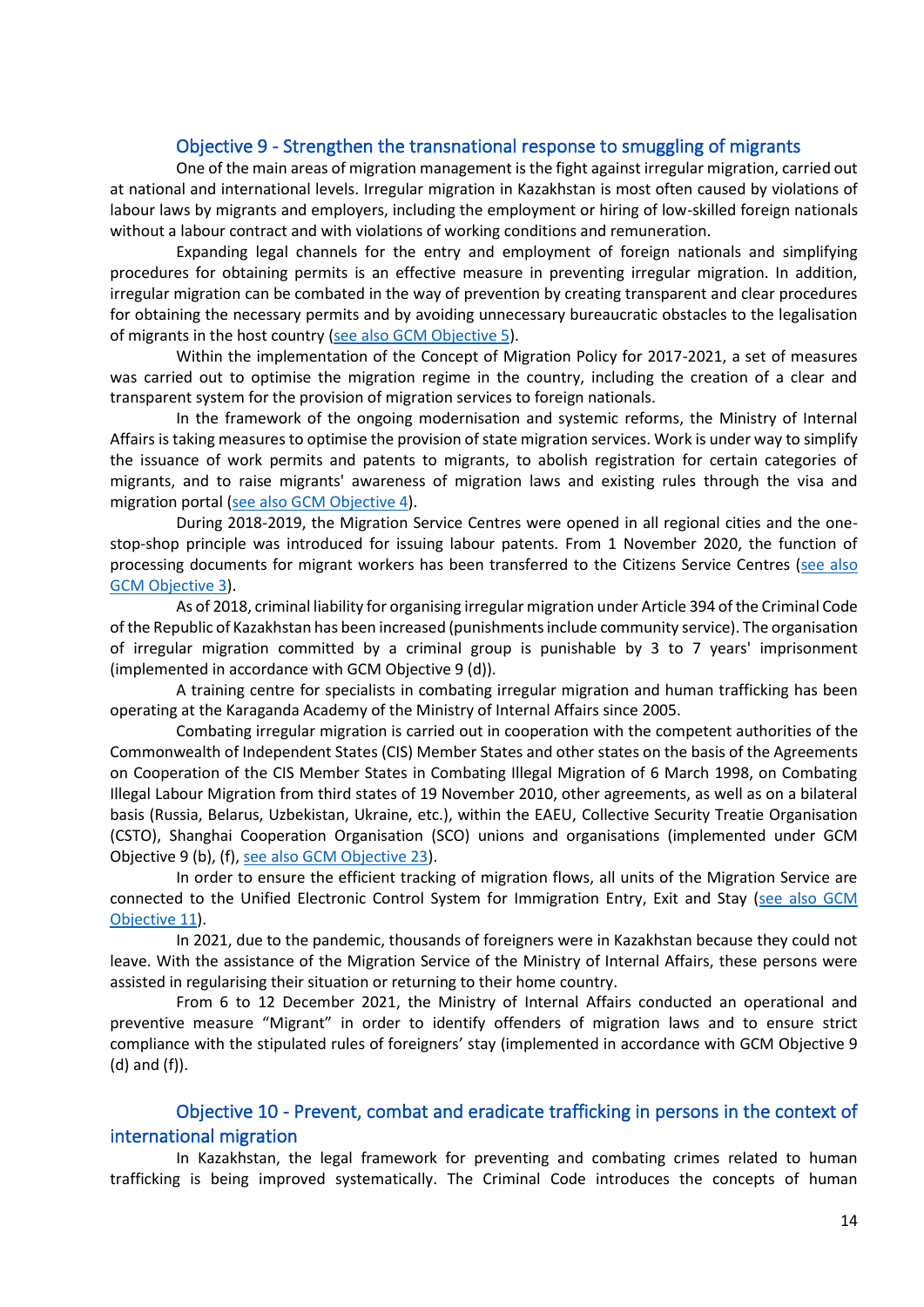exploitation, forced labour, forcing to beggary, noncommercial sexual exploitation, as well as liability for violating labour legislation with respect to minors.

The Code of Administrative Offences establishes the liability of employers for violating labour legislation with respect to minors; health care providers for violating their obligations to inform internal affairs agencies about persons who have filed a complaint with police over recent injuries, wounds, or criminal abortions; and individuals and legal entities who knowingly provide premises for prostitution or procuring.

The Labour Code restricts the conclusion of employment contracts with individuals previously convicted of crimes against minors related to human trafficking.

In addition, the legislation increases the legal liability for many articles, in particular: for human trafficking, inducing a minor into prostitution, trafficking of minors, enticing for prostitution, and organizing or maintaining the disorderly houses for prostitution and procuring.

Thus, nowadays, the crime of human trafficking is punished with imprisonment for a term of up to 18 years with confiscation of property. This punishment is sufficiently severe and corresponds to the punishment for other serious crimes.

The legislation provides an extending the period of stay in Kazakhstan and not expelling foreigners against whom a serious crime has been committed until a court decision in a criminal case is made (Article 51 Part 2 of the Code of Administrative Offences).

Also, persons who have committed offenses are exempt from administrative responsibility if they are subsequently recognized as victims of crimes related to human trafficking (Article 741 Part 1, Clause 11 of the Code of Administrative Offences). This is especially relevant for migrants who have been subjected to labour or sexual exploitation.

Protection and assistance to victims, both citizens of Kazakhstan and foreigners, is provided under the Laws "On State Protection of Persons Participating in Criminal Proceedings" and "On the Victims Compensation Fund". The Ministry of Internal Affairs together with the Ministry of Labour and Social Protection, the Ministry of Education and Science and the Ministry of Healthcare developed and amended the Criteria for assessing the presence of abuse resulting in social disadaptation and social deprivation.

The amendments provide for the collecting of general primary information on the fact of human trafficking and ensuring its confidentiality, granting the victim of trafficking the right to choose the gender of the person conducting his/her identification, excluding re-identification if the person has already been recognized as a victim in a criminal case.

The Supreme Court made additions to the Regulatory Resolution "On practice for enforcement of the legislation establishing liability for human trafficking" which provides explanations of the ways of committing this category of crimes, the difference between human trafficking and organization of illegal migration, the concepts of "concealment of a person for subsequent exploitation" and "other acts for exploitation of a person".

Government Decree No. 94 dated 24 February 2021 adopted the Action Plan for 2021-2023, which includes: improvement of legislation; conduct of comprehensive and coordinated law enforcement intelligence; information campaigns and raising public awareness; cooperation with international and nongovernmental organizations; provision of special social services to victims of human trafficking; and advanced training for law enforcement officers, prosecutors, judges, etc.

In December 2020, changes were made to the Criteria for assessing the degree of risk and checklists for compliance with the labor legislation of the Republic of Kazakhstan, according to which the checklists of state labor inspectors supplemented with reporting forms on the presence of revealed facts of forced labor. Also, the job descriptions of state labor inspectors include obligations to report the facts of forced labor to law enforcement agencies."

To coordinate the interaction of interested state bodies, the Interdepartmental Commission on Combating Illegal Export, Import and Trafficking in Persons operates, chaired on a rotational basis by the Ministry of Internal Affairs and the Ministry of Labor and Social Protection.

In order to provide timely and urgent assistance to victims, their resocialization and return to society, the Standard for the provision of special social services for victims of human trafficking is being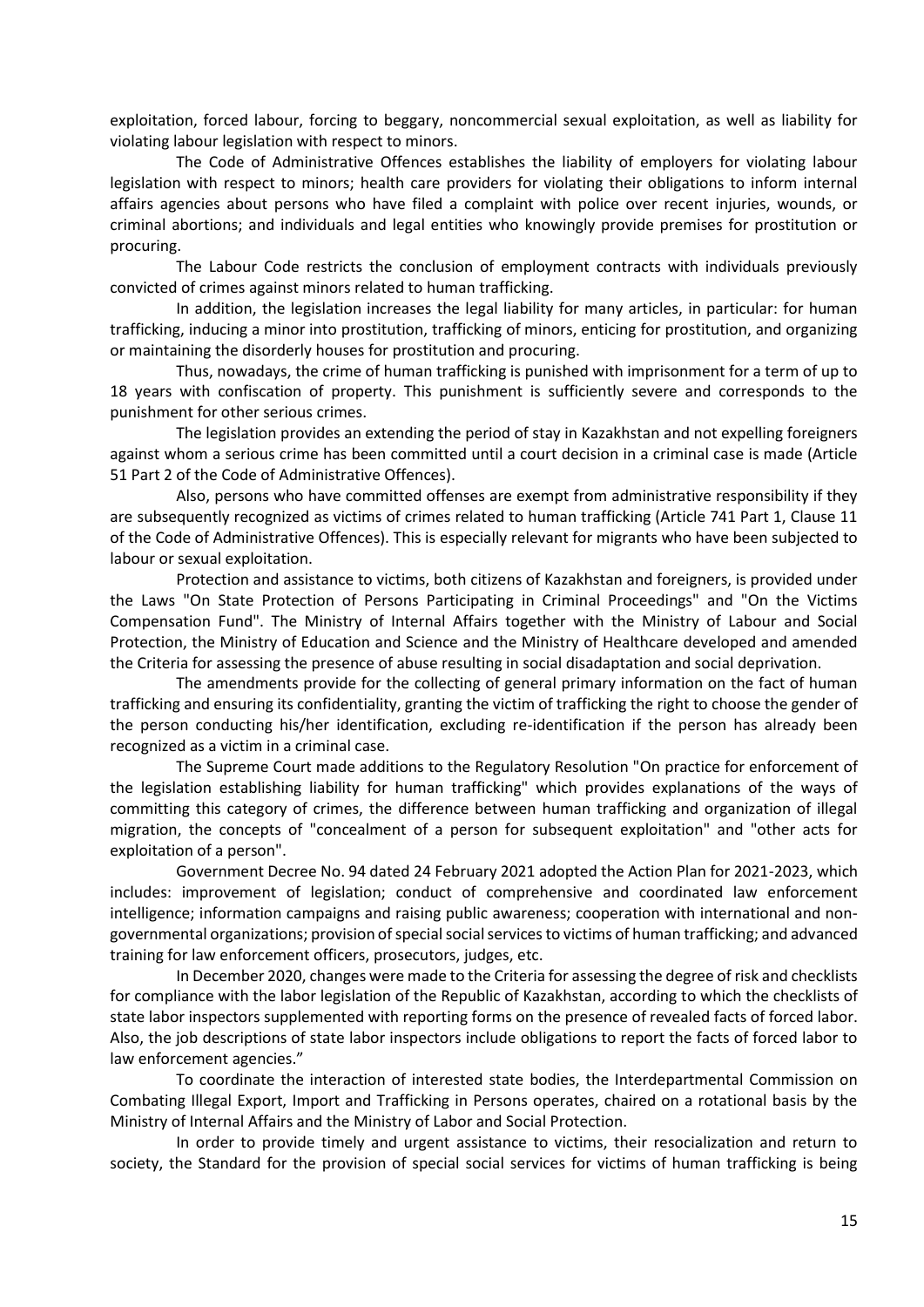implemented and targeted current transfers are allocated from the republican budget for the provision of special social services to victims of human trafficking in NGOs.

The Standard provides for the provision of assistance and protection to victims of trafficking in persons, including safe living services, medical and psychological assistance, vocational guidance, legal advice and other types of assistance. Over the past five years, more than 700 victims of human trafficking have been covered by the Ministry of Labor and Social Protection with special social services.

Cooperation with international and non-governmental organizations has been intensified within the framework of bilateral memorandums. Those memoranda are effective between the Ministry of Internal Affairs and IOM since 2012, between the Ministry of Internal Affairs and the OSCE Programme Office in Nur-Sultan since 2016, and between regional police departments and 18 NGOs since 2020.

In September 2021, the Organization of Individual Entrepreneurs and Legal Entities in the form of "Association of Farmers of Kazakhstan" and the NCE "Atameken" signed memorandums to increase efforts in the prevention of forced labour.

To intensify measures to prevent forced labour, in 2021 the second phase of the pilot project of mobile groups organized by the MIA together with the General Prosecutor's Office, Ministry of Labour and Social Protection, and IOM is continued in Karaganda, Mangistau, and Turkestan regions. Mobile groups are engaged in informing the population about the problem of human trafficking, including about forced labour, criminal legislation, and legal acts assisting victims of human trafficking, general signs of human trafficking and contacts for appeal; conducting consultations and questionnaires; distributing issue-related information, materials, videos, presentations, slides, etc.; taking measures under the law in case of information about an offense.

Another successful case of cooperation is the national information campaign "Stop Human Trafficking Together!" held in support of the UN World Day Against Trafficking in Persons.

In November 2021, an informational marathon "Together against human trafficking!" was held on the Kazakh-Kyrgyz and Kazakh-Uzbek sections of the border. As part of the campaign, citizens were advised on labour law, how to avoid a situation of human trafficking, and were provided contacts for appeal.

In total, more than 5,500 materials on human trafficking were published in 2021, of which 5,000 were published by internal affairs agencies. There was arranged the national 24/7 helpline line "116 16", the operators of which provide advice on any issues related to labour migration and human trafficking. The helpline is operated by specialists of the Association of legal entities "Union of Crisis Centres in Kazakhstan"; if reports of possible criminal offenses are received, the information is immediately sent to the Ministry of Internal Affairs for verification of the fact and appropriate action.

As a result of the measures taken in 2021, according to the estimates of the US State Department, Kazakhstan moved from the "watch list" to the second category of the international ranking of countries, which indicates an improvement in the situation in the field of ensuring human rights.

In 2021, the IOM Mission in the Republic of Kazakhstan, together with the Human Rights Commissioner in the Republic of Kazakhstan, presented a report prepared by international experts as part of the IOM Project assessing the effectiveness of measures to identify (potential) victims of human trafficking and prosecute crimes related to human trafficking in the Republic of Kazakhstan.

The results of the study show that Kazakhstan has made significant efforts and progress in combating human trafficking. However, its legal framework and practice still have gaps in the identification and detection of victims, especially foreigners, and in the prosecution of human trafficking. The report provides recommendations for improving the legal and regulatory framework, its implementation, and capacity development for organizations involved in combating human trafficking. The report was sent to the relevant government agencies for review.

In 2021, IOM, together with the Ministry of Internal Affairs, developed standard operating procedures for work with victims of human trafficking (step-by-step algorithms) for patrol officers, juvenile police, local police inspectors, and investigators. The goal is to increase the professionalism of police officers in combating human trafficking, particularly in identifying victims, conducting interviews and interrogations, providing appropriate protection and assistance, and reducing the potential for legal, moral, and other mistakes while communicating with victims.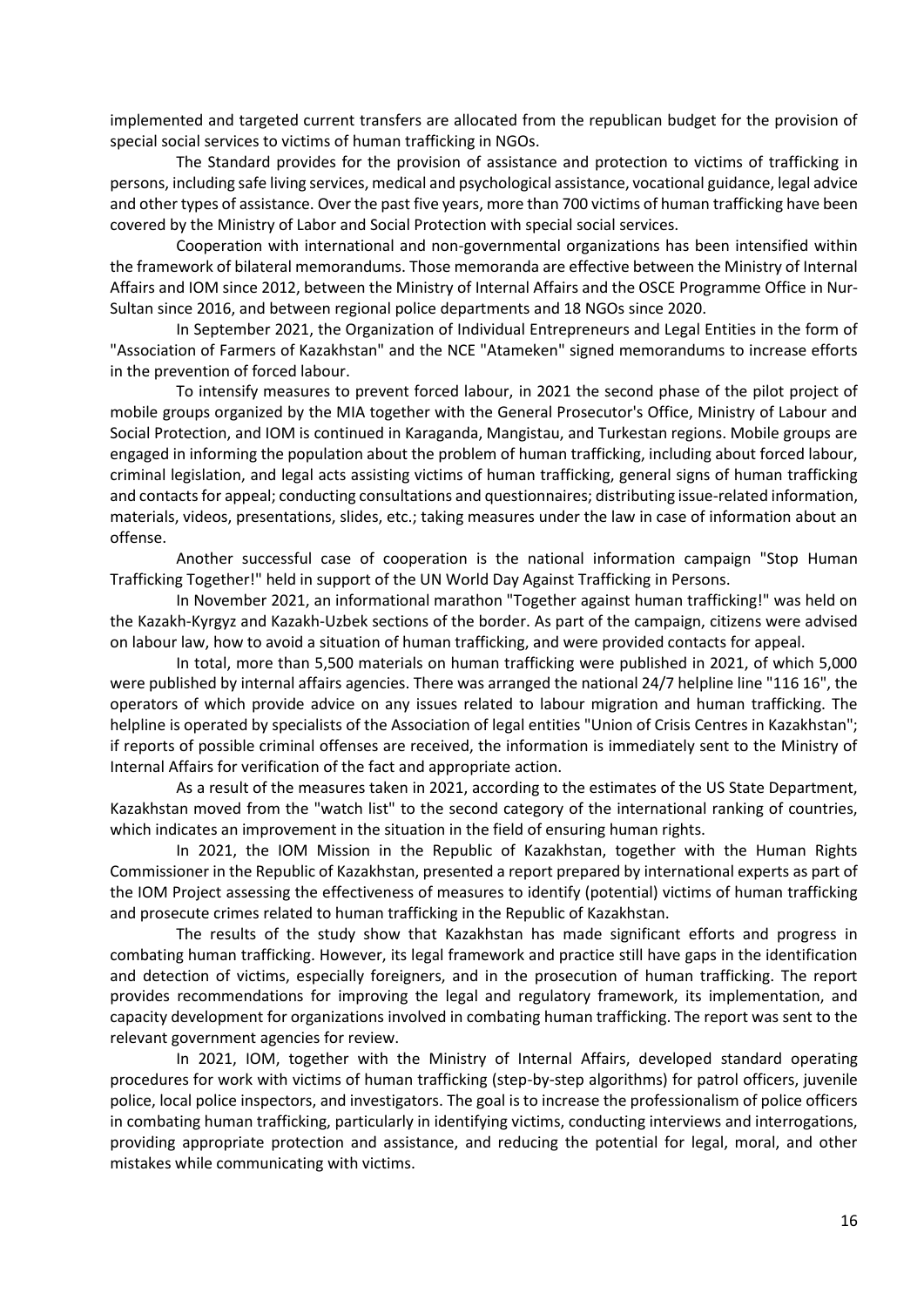In addition, within the framework of international cooperation, seminars, conferences, round tables are held on an ongoing basis together with state and non-governmental organizations.

#### Objective 11 - Manage borders in an integrated, secure and coordinated manner

<span id="page-16-0"></span>Based on the UN Security Council Resolutions No. 2396-2017 and ICAO 2178, as well as the Law of RoK "On transport in the Republic of Kazakhstan", APCAS automated data collection system for air ticket booking and air passenger registration was introduced in 2019.

In 2021, the existing border management information system was integrated with the APCAS to obtain proactive information on air passengers (implementation of GCM Objective 11 (b), (g)).

Under the UNODC programme, border cooperation offices and classes for the training of border staff, including on the rights children of, were opened at some checkpoints (Kordai, Sypatay Batyr, B. Konysbaeva) (implementation of GCM Objective 11 (e)).

In pursuance of the instructions of the Head of State and the presentation of the Prosecutor General's Office on preventing the facts of illegal adoption and trafficking in children, the Ministry of Education and Science has created an interdepartmental working group and is developing legislative amendments to determine the procedure for crossing the state border by minors and their return, establishing paternity and fixing the obligatory informing of the prosecutor's office about cases of abandonment of newborn children.

In April 2021, Phase 10 of the Border Management Programme (BOMCA) began. Since BOMCA launch in 2003, its activities have focused on capacity building and institutional development, improving border management and eliminating drug trafficking, developing trade corridors, and facilitating trade in CA. Each subsequent phase was developed taking into account the results obtained in the previous phases.

Phase 10 aims to increase security and stability in the region by promoting sustainable economic development and integrated border management. The current phase will also support cross-border cooperation and aim to improve the living conditions of people living in the border areas of Central Asia (implementation of GCM Objective 11 (a), (b), (g)).

#### Objective 12 - Strengthen certainty and predictability in migration procedures for appropriate screening, assessment and referral

The country pays great attention to the situation and protection of the rights of migrant and refugee children, and measures are taken to ensure the safety of this category of children. The main goal is to protect vulnerable children affected by migration providing them with social, legal, and psychological assistance, as well as creating a comfortable and friendly environment at all stages of interaction with migrant children (implementation of GCM Objective 12 (d)).

Since 2017, several countries, including Bangladesh, Malaysia, Myanmar, Kazakhstan, Kyrgyzstan, Tajikistan, Uzbekistan, and Thailand, have had a multi-country programme to protect the rights of children affected by migration, implemented by UNICEF with EU support and in cooperation with the governments of these countries. The program aims to provide effective support and protection of the rights of children affected by migration. Implementation period: 2017-2021.

The programme aims to strengthen the system of effective protection via case management services, i.e. comprehensive social, psychological, and legal assistance to children affected by migration. These services ensure that the best interests of children are respected during their stay in Kazakhstan.

In Kazakhstan, the programme has been implemented since 2018 in Nur-Sultan, Almaty, Shymkent, and Turkestan region. Professional case management services for children affected by migration have been tested by civil society organizations, such as the Kazakhstan International Bureau for Human Rights and Rule of Law, Rodnik Fund, and Legal Centre for Women's Initiatives "Sana Sezim" together with regional centres for child support and adaptation.

As part of the programme, the EU Ambassador to Kazakhstan, the Commissioner for Human Rights in Kazakhstan, and the UNICEF Representative in Kazakhstan opened child-friendly rooms for migrant children on 1 June 2021. There, they provide care and support for the children is provided during their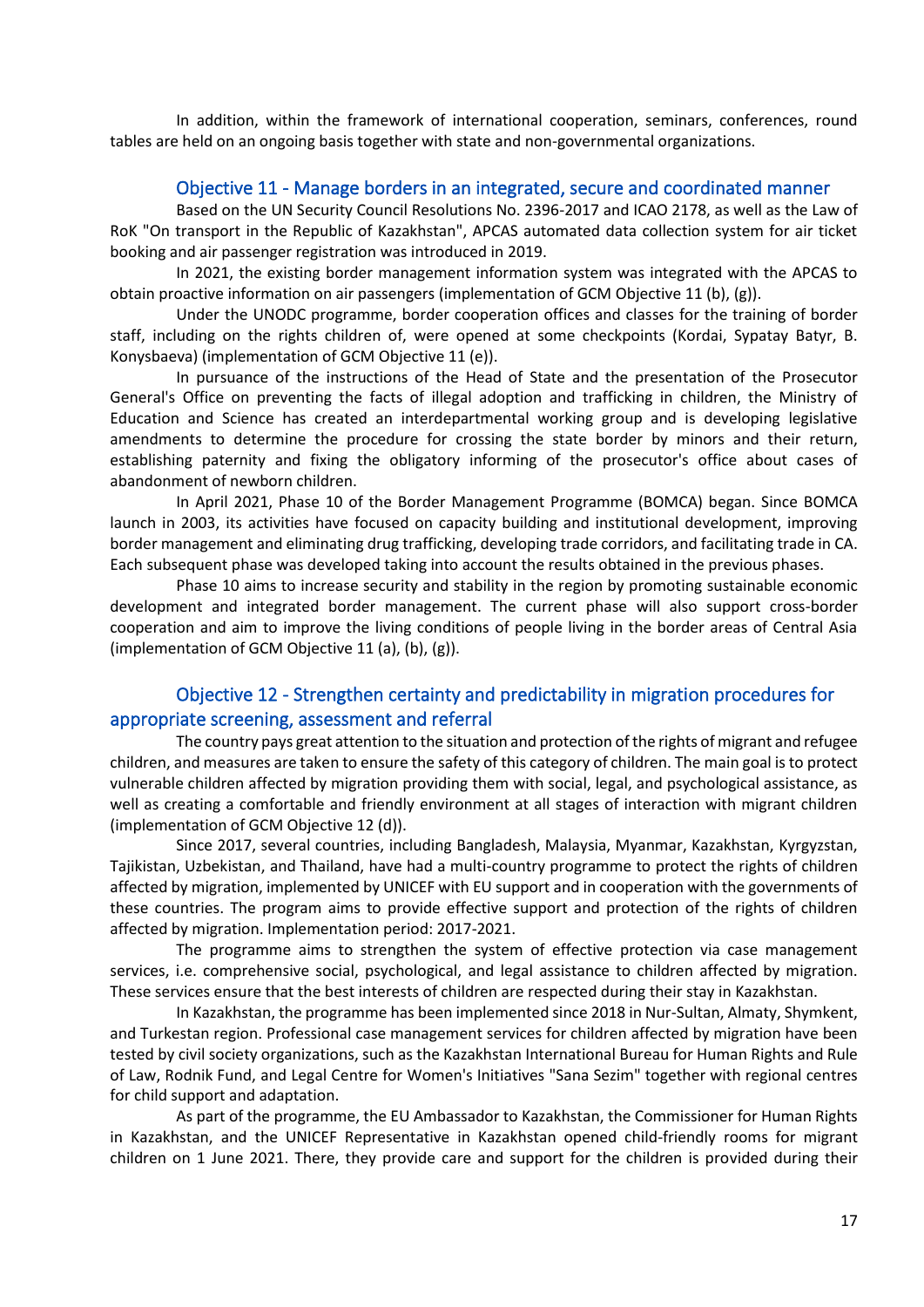temporary stay at the Centre for the Support of Children in Nur-Sultan as well as facilitating their contact with established family members.

Since the programme started, more than 350 children affected by migration were provided with protection services, and a study was conducted on a comparative analysis of national legislation and international standards for the protection of children affected by migration.

Guidelines for protective services for children affected by migration were developed and tested for government agencies, the civil sector, and cross-sector cooperation. Training and evaluation of the program implementation was conducted. Other important initiatives and projects on the above-mentioned programme were also implemented.

# Objective 13 - Use migration detention only as a measure of last resort and work towards alternatives

Amendments were made to the Criminal Procedure Code and the Penal Execution Code, the laws of the Republic of Kazakhstan "On the legal status of foreigners", "On migration of the population", "On the prevention of offenses" and "On the procedure and conditions for detention of persons in special institutions, special rooms providing temporary isolation from societies" to solve the problems of introducing international standards into national legislation on human rights protection, eliminating legal gaps, removing provisions in the legislative acts that are not necessary for the protection of human rights and freedoms; as well as for implementing the proposals of the Constitutional Council of RoK on additional legislative regulation of the terms of detention when deporting persons (foreigners or stateless persons) from the Republic of Kazakhstan, regulating the procedure of their detention and subsequent placement in special facilities of internal affairs bodies (implementation of GCM Objective 13 (f), (d), (c).

# Objective 14 - Enhance consular protection, assistance and cooperation throughout the migration cycle

There are currently 96 consular establishments in 70 countries around the world. Along with this, there are 106 Honorary Consuls of Kazakhstan working abroad. To expand the geographic coverage of the consular protection of citizens of Kazakhstan abroad, the Consulate General of Kazakhstan in Busan (South Korea) was established by Presidential Decree No. 642 dated 20 August 2021. Bilateral negotiations are underway to open a Consulate General in Xi'an (PRC).

Due to COVID-19 pandemic in the world, comprehensive assistance of compatriots abroad in the return to their homeland is continued. In 2021, about 100 repatriation flights were organized and about 3,000 of our citizens from countries with no direct regular flights were returned home.

To create appropriate conditions for the departure of Kazakhstani students of foreign higher educational institutions to their places of study, the activities of the Operation Headquarters of the Ministry of Foreign Affairs were aimed at resuming direct air communication, clarifying the conditions and procedure for the beginning of the academic year at foreign higher educational institutions. The relevant information is regularly updated and published on the Ministry of Foreign Affairs website. The citizens of Kazakhstan are also regularly informed about the current situation and measures taken to combat the coronavirus epidemic through the websites of the Ministry of Foreign Affairs and foreign establishments of Kazakhstan and various social networks.

About 80 citizens of Kazakhstan and ethnic Kazakhs were evacuated from unstable regions of Afghanistan and Syria due to worsening internal political situation.

To facilitate the movement of citizens of the Republic of Kazakhstan, work is underway to conclude intergovernmental agreements on the mutual exemption from visa requirements. On 6 September 2021, in Bern, a visa exemption agreement for holders of diplomatic or service passports was signed between RoK and Switzerland.

In general, to date, Kazakhstan has signed visa exemption agreements for holders of diplomatic passports with 71 countries and with the UN, for holders of service passports – with 50 countries, and for holders of national passports – with 20 countries.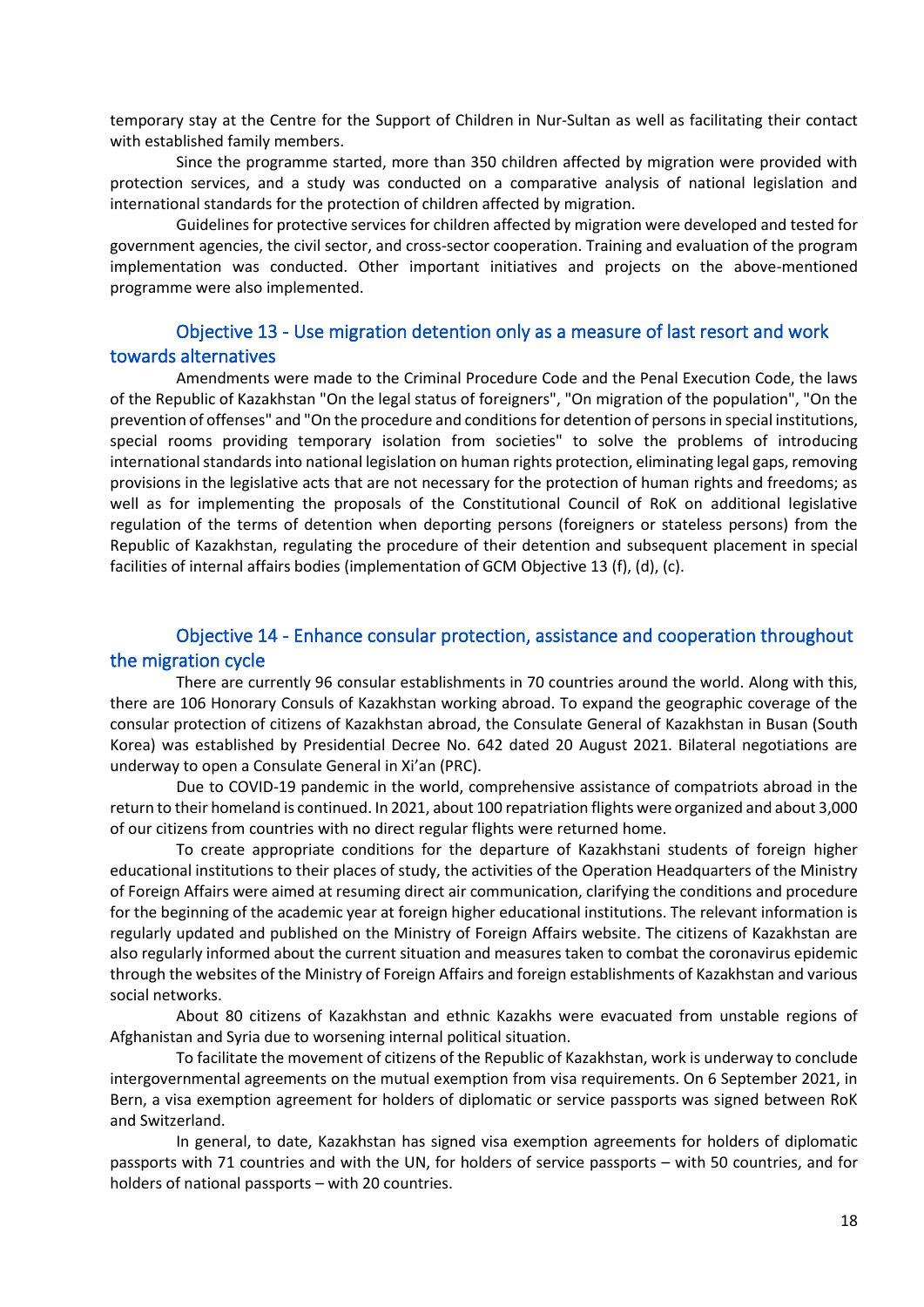In addition, negotiations are underway with other countries (Austria, Albania, Andorra, Bangladesh, Bahrain, Brunei, Grenada, Dominican Republic, Maldives, Nicaragua, Republic of South Africa, San Marino, Garden Arabia, Suriname, Fiji) to agree on draft agreements on the exemption from visa requirements for holders of various types of passports.

#### Objective 15 - Provide access to basic services for migrants

One of the priorities of international cooperation in the field of healthcare according to Article 72 of the Code of the Republic of Kazakhstan "On Public Health and Health Care System" is the provision of medical care to foreigners and stateless persons (implementation of GCM Objective 15 (e)).

Article 83 of the Code stipulates that Kandas, refugees, as well as foreigners and stateless persons permanently residing in the territory of the Republic of Kazakhstan, are entitled to the Guaranteed Amount of Free Medical Care (GAFMC) in the same way as citizens of the Republic of Kazakhstan. Foreigners and stateless persons temporarily staying in the Republic of Kazakhstan, as well as asylum seekers, have the right to receive the GAFMC for diseases that pose a danger to others, according to the list and in the volume defined by the Order of the Minister of Healthcare of RoK.

For foreigners from EAEU, in case of sudden acute conditions and diseases that threaten the life of the patient or the health of others, accidents, poisoning, injuries, childbirth, and emergency conditions during pregnancy, emergency medical care is provided to citizens safely, free of charge and in full in medical institutions of the state of the temporary stay, regardless of organizational and legal forms, departmental affiliation and forms of their ownership.

Foreign workers arriving for self-employment or attracted by employers, including intra-company transfer, business immigrants, and seasonal foreign workers are required to have health insurance covering PHC and inpatient care.

That is, migrant workers staying in Kazakhstan, regardless of the period of stay in the country, have the right to be participants of the Mandatory Social Health Insurance system, including the categories of persons whose contributions are paid by the state. State contributions to compulsory social medical insurance are paid for categories listed in Article 26 of the Law "On Compulsory Social Health Insurance" (15 categories).

Thus, immigrant workers are required to be insured in order to participate in the insurance system, i.e., to have a voluntary insurance policy covering PHC services. In 2021, 2,990 foreigners and stateless persons were provided medical care under the guaranteed volume of medical care and the insurance system, including 2,858 emergency medical care (in 2020, 5,201 foreigners were provided medical care, including 4,857 emergencies medical care).

By countries, the largest number of citizens provided with medical care are from the Russian Federation - 1,063, Uzbekistan - 992, and Kyrgyzstan - 296 people.

If foreign nationals reside permanently in the country and have a "residence permit", they can get vaccinated against COVID-19 free of charge. Only foreigners without a residence permit who are not registered with PHC organizations are vaccinated for a fee.

Migrants and members of their families permanently residing in the territory of the RoK have access to free antiretroviral therapy for HIV on an equal basis with citizens of the country. At the same time, migrants temporarily staying in the RoK do not have such an opportunity, while there is no paid provision of such services in practice.

According to the National Education Database, 689 refugee children, 20,367 migrant children, and 7,637 Kandas children were enrolled in secondary education organizations for the 2020-2021 school year; 485 Kandas children and 93 migrant children were enrolled in vocational education.

National legislation stipulates that all children have equal rights regardless of origin, race, and nationality, social and property status, gender, language, education, attitude toward religion, place of residence, health status, and other circumstances concerning the child and his or her parents or other legal representatives (Article 4 of the Law "On the Rights of a Child in the Republic of Kazakhstan").

Granting the right to education to stateless persons permanently residing in the Republic of Kazakhstan (RoK) is regulated by Clause 2 of Article 8 of the Law "On Education".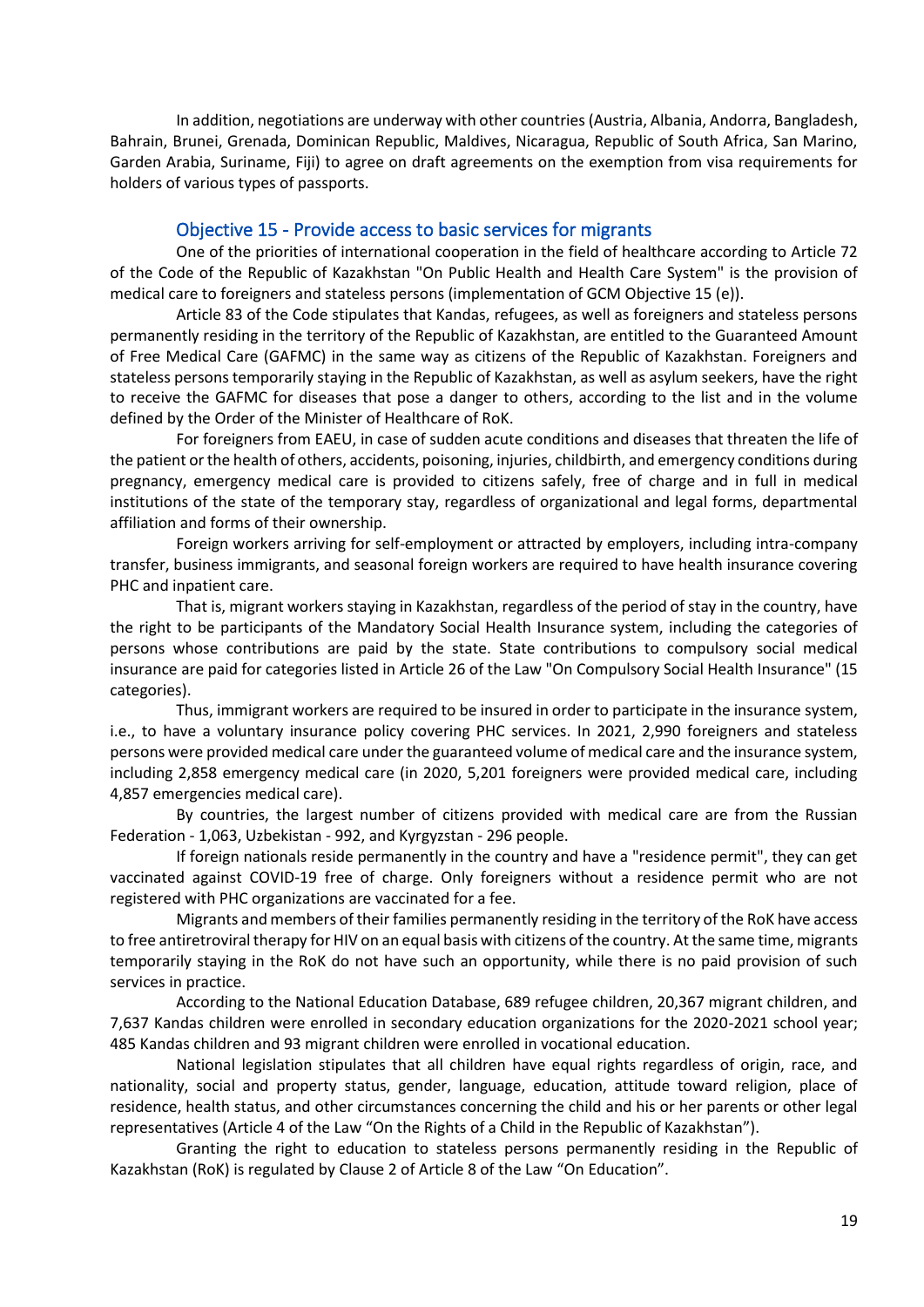There are the Rules for receiving pre-school, primary, basic secondary and general secondary education by foreigners and stateless persons permanently residing in the Republic of Kazakhstan (Order of the Ministry of Education and Science No. 468 dated 28 September 2010), which regulate enrollment to educational organizations for pre-school, primary, basic secondary and general secondary education of children of foreigners; stateless persons (including Kandas) permanently residing in the RoK; and persons temporarily residing in the RoK.

Kazakhstan is taking consistent measures to implement Article 28 of the UN Convention on the Rights of the Child, ratified by Kazakhstan, to educate migrant children under applicable law. The LEAs provide migrants with studying seats in schools and preschool organizations under the procedure established by the legislation of the Republic of Kazakhstan.

#### Objective 16 - Empower migrants and societies to realize full inclusion and social cohesion

Since independence, the government of Kazakhstan has continuously worked to create a constitutional and institutional framework to respect and protect the political rights of ethnic groups and their participation in the social and political life of the country. The principle of cultural autonomy was implemented by the government of Kazakhstan back in 1991 through the creation of national cultural associations. By doing this, the government aimed to support the "national revival" of the peoples of Kazakhstan.

Nowadays, there are representatives of more than one hundred ethnic groups living on the territory of the country. Practically, ethnocultural associations are the main bearers of ethnocultural self-government and act as non-state institutions, that until recently worked only with the development and preservation of the culture and language of individual ethnic groups.

The Assembly of the People of Kazakhstan (APK) plays an important role in the formation of a unique model of all-Kazakhstan unity. The APK was established by Decree of the Head of State on March 1, 1995. Chairman of the APK is the President of the Republic of Kazakhstan.

The main task of the APK is to implement the state national policy, ensure socio-political stability in the Republic of Kazakhstan and increase the effectiveness of interaction between state and civil society institutions in the field of interethnic relations.

Today, the ANK contributes to the creation of favorable conditions for further strengthening interethnic harmony, tolerance in society and unity of the people. In addition, the APK provides assistance to state bodies in countering manifestations of extremism and radicalism in society. The ANK ensures the integration of the efforts of ethno-cultural associations, helps the revival, preservation and development of national cultures, languages and traditions of Kazakhstan.

The APK is also strengthening cultural and humanitarian ties with partners in the Eurasian Economic Union. For example, on the territory of the Eurasian Economic Union was established direct recognition of educational documents in most specialties for employment in another member state. The Commission, together with the competent authorities of the member states, has prepared an amendment to the Treaty on the EAEU, which eliminates the exemption from the EAEU law associated with the need for recognition procedure for educational documents by workers who claim to be engaged in teaching and legal activities. This amendment was adopted at a meeting of the Supreme Eurasian Economic Council on 10 December 2021. In accordance with the Treaty on the EAEU, documents on academic degrees and academic titles issued by the authorized bodies of the member states are recognized under the laws of the state of employment (implementation of GCM Objective 16 (d)).

# Objective 17 - Eliminate all forms of discrimination and promote evidence-based public discourse to shape perceptions of migration

Kazakhstan has developed a stable model of interaction between ethnic groups and religions that provides stability and an atmosphere of harmony and concord in society. The fundamental document, the Constitution of the Republic of Kazakhstan, contains the following provisions that correspond to the implementation of the Objective 17 at the highest legislative level: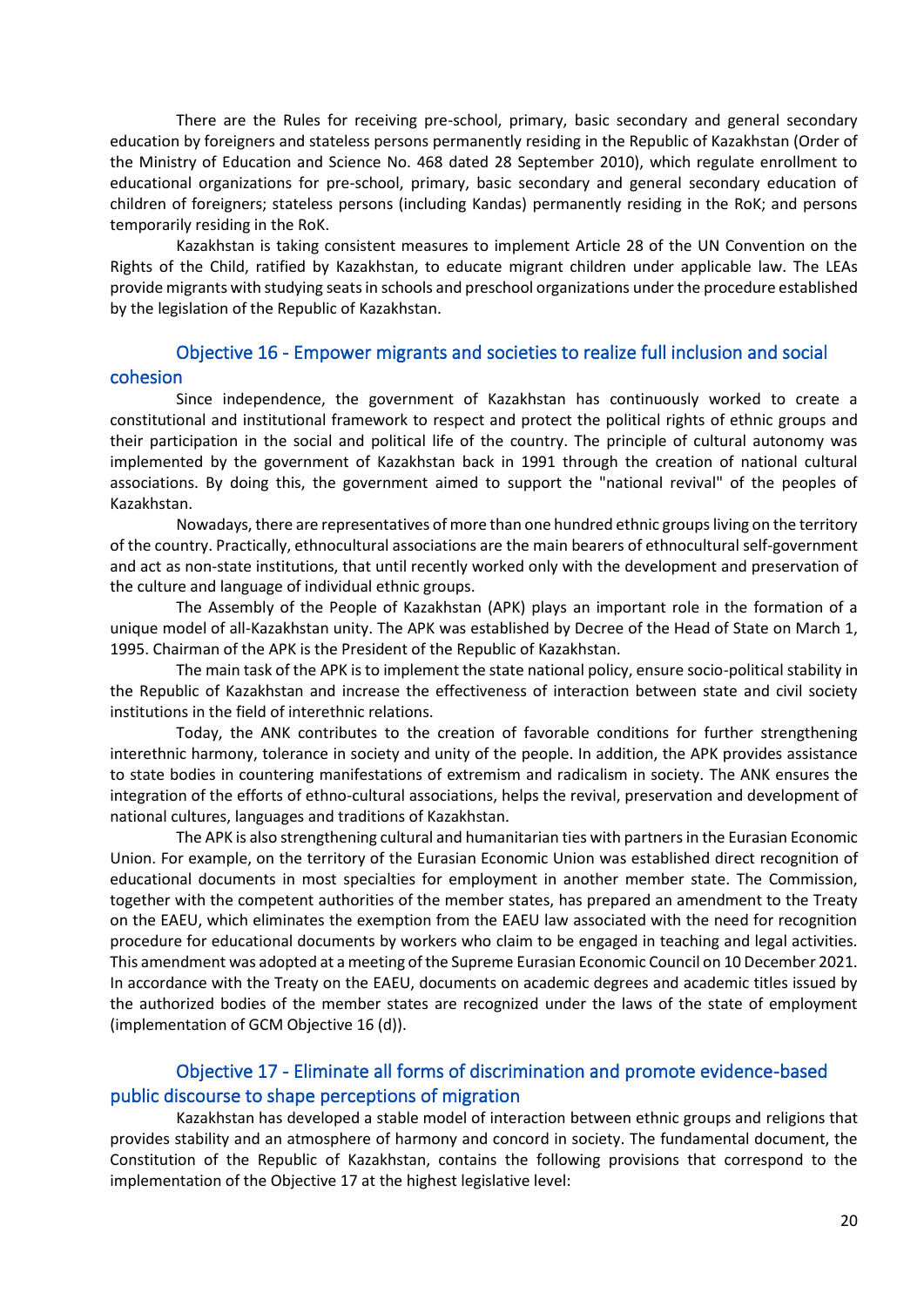"Formation and functioning of public associations pursuing the goals or actions directed toward a violent change of the constitutional system, violation of the integrity of the Republic, undermining the security of the state, inciting social, racial, national, religious, and tribal enmity".

"No one shall be subject to any discrimination for reasons of origin, social, property status, occupation, sex, race, nationality, language, attitude towards religion, convictions, place of residence or any other circumstances".

"Any acts capable of violating inter-ethnic and inter-religious harmony shall be recognized as unconstitutional".

The Republic of Kazakhstan has ratified more than 180 basic international normative legal acts in the sphere of regulation of interethnic and interfaith relations.

In 2003, 2006, 2009, 2012, 2015, 2018, the Republic of Kazakhstan held I, II, III, IV, V, VI Congresses of Leaders of World and Traditional Religions, which confirms the policy of interfaith harmony, respectful, tolerant attitude to all ethnic groups and confessions. In 2022, after the recession of the pandemic, the capital of Kazakhstan will be ready to hold the VII Congress of Leaders of World and Traditional Religions not only to continue inter-religious dialogue, but also to find ways to peacefully unite communities and nations united by common interests.

To prevent and avoid interethnic tension, the interethnic situation in the country is being monitored, including for identifying facts of language discrimination in all spheres of life.

The Ministry of Information and Social Development (MISD), together with regional akimats, takes appropriate measures to prevent any form of denigration of honour and dignity on language and ethnic grounds. In all regions, representatives of ethnic and cultural associations and the NCE "Atameken" run a campaign to educate entrepreneurs on their compliance with the laws of RoK "On languages in the Republic of Kazakhstan" and "On Protection of Consumer Rights" in terms of consumer services in the language they talk and placement of visual information (advertising, announcements, price tags, menus, etc.).

# Objective 18 - Invest in skills development and facilitate mutual recognition of skills, qualifications and competences

Kazakhstan is an active participant in the global market of educational services. The number of both Kazakhstani citizens leaving to study abroad and of foreign students who have chosen Kazakhstan as their place of study and research are significant.

According to UNESCO, 89,292 citizens of the Republic of Kazakhstan studied at universities in 55 foreign countries in 2021 (which is 13% of the total number of students in Kazakhstan), including 71,368 students in the Russian Federation, 2,191 students in Turkey, 2,083 students in Kyrgyzstan, and 1,792 students in the USA.

Encouraging Kazakhstani citizens to obtain higher education in the world's best universities is part of the state strategy of the Republic of Kazakhstan. To this end, under the Bolashak programme created in 1993, hundreds of young Kazakhstani citizens are annually awarded presidential international educational scholarships to train professionals for priority sectors of the economy. In total, about 15 thousand Kazakhstani students were sent to study abroad under the Bolashak programme by 2021. More than 11,000 graduates have returned and are working in Kazakhstan.

In addition, educational grants for the study of Kazakhstani students in their countries are provided annually under intergovernmental agreements by the governments of Russia (450 grants), Hungary (250 grants), PRC (150 grants), Ukraine (40 grants), Poland (11 grants), Azerbaijan (10 grants) and some other countries.

In addition, many Kazakhstanis go to study abroad at their own expense, at the expense of international educational scholarships, or under inter-university student exchange agreements.

The motivation for Kazakhstani youth to go abroad for higher education is the higher quality and prestige of foreign education, the desire to see the world and broaden outlook, learning foreign languages, and for some students – further employment and living abroad.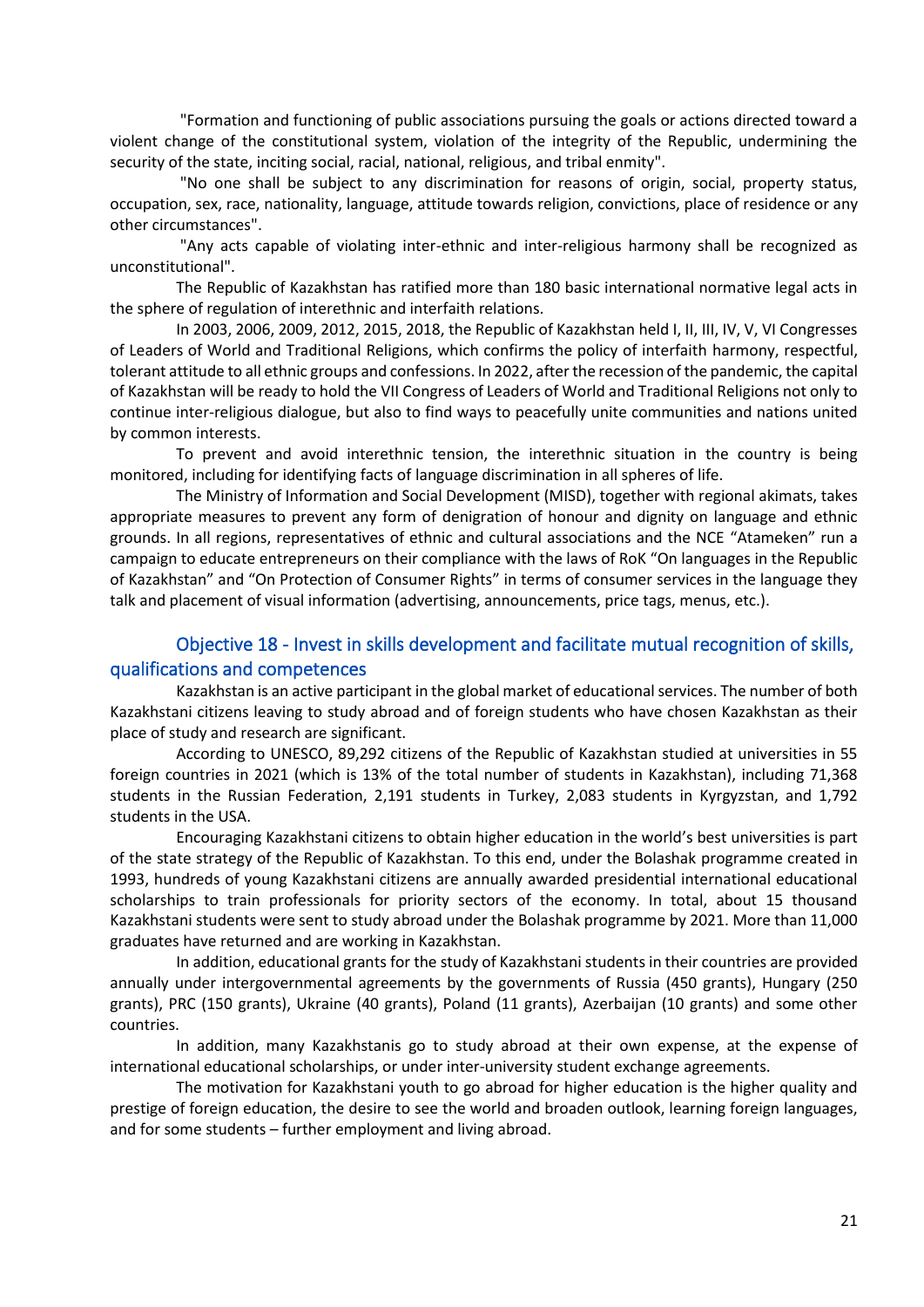This is the "reverse side" of educational migration from the Republic of Kazakhstan: the country loses part of its intellectual potential due to the desire of some migrants living and working in other countries after graduation.

At the same time, Kazakhstan is an attractive country for international students. These are mostly citizens of Central and Southeast Asian states. According to the UNESCO Institute for Statistics, 40,742 foreign students from 33 countries studied in the Republic of Kazakhstan in 2021, including 26,130 students from Uzbekistan, 4,453 students from India, 3,294 students from Turkmenistan, and 1,487 students from the Russian Federation.

A special channel of educational migration to the country is the provision of priority educational opportunities in Kazakhstan for ethnic Kazakhs and Kandas.

Education from universities of the RoK is recognized in the world. The international QS World University Rankings include 10 universities of the Republic of Kazakhstan, three of which are among the top 500 universities in the world.

# Objective 19 - Create conditions for migrants and diasporas to fully contribute to sustainable development in all countries

Kazakhstan is implementing the Comprehensive Action Plan for 2020-2025 in places of residence of ethnic groups. The Comprehensive Action Plan includes several systematic measures for monitoring and integration of ethnic groups, strengthening their civic identity and expanding the scope of the state language, etc.

In addition, the Ministry of Information and Social Development (MISD) systematically analyzes interethnic relations and the situation through sociological and analytical studies, including local field studies among ethnic groups.

In 2021, the following studies were conducted:

1) Local field research (anthropological expeditions) among ethnic groups;

2) Study of the issues of determining the effectiveness of the state policy on the adaptation of repatriates in the Republic of Kazakhstan;

3) Conducting a sociological study of the interethnic situation in the country;

4) Conducting a sociological study on the topic: Social differentiation of repatriates";

5) Interethnic relations in the context of value orientations.

Maps of the ethnodemographic situation and maps of the ethnosocial tension of each region of the country have been developed. The maps include information on statistical data, ethnodemographic processes, interethnic interaction, economic and migration directions.

MIOR has developed and approved a Model plan for work in places of compact residence of ethnic groups and an Interdepartmental plan for the development of interethnic relations. On the basis of which, regional authorities have developed and are implementing regional plans, within the framework of which a set of organizational and methodological measures is provided: monitoring, analysis and forecasting of the interethnic situation; prevention of interethnic incidents and conflicts, prevention of any forms of discrimination, etc.

According to a preliminary estimate of the Otandastar Foundation, around 1.5 million ethnic Kazakhs wish to return to Kazakhstan from abroad. And this gives a fresh impetus to the development and improvement of diaspora policy. One of the features of the Kazakh diaspora abroad is the hybrid identity of its representatives, which makes interstate interaction possible at a higher quality level.

According to the Ministry of Labour and Social Protection, in 2021, 17,540 people returned to their historical homeland and received the status of Kandas. In total, 1,088 thousand Kandas have returned to their historical homeland since 1991.

As part of the implementation of the Concept of Migration Policy for 2017-2021, in order to promote the dissemination abroad (for diasporas) of information about the historical homeland and the state policy of the Republic of Kazakhstan in the field of migration, a cross-country socio-political, literary and scientific "Tugan-til" almanac is published annually for the Kazakh diaspora abroad. The almanac is distributed through Kazakh cultural centres in the Russian Federation, Uzbekistan, Mongolia, Turkey, Hungary, and Kyrgyzstan.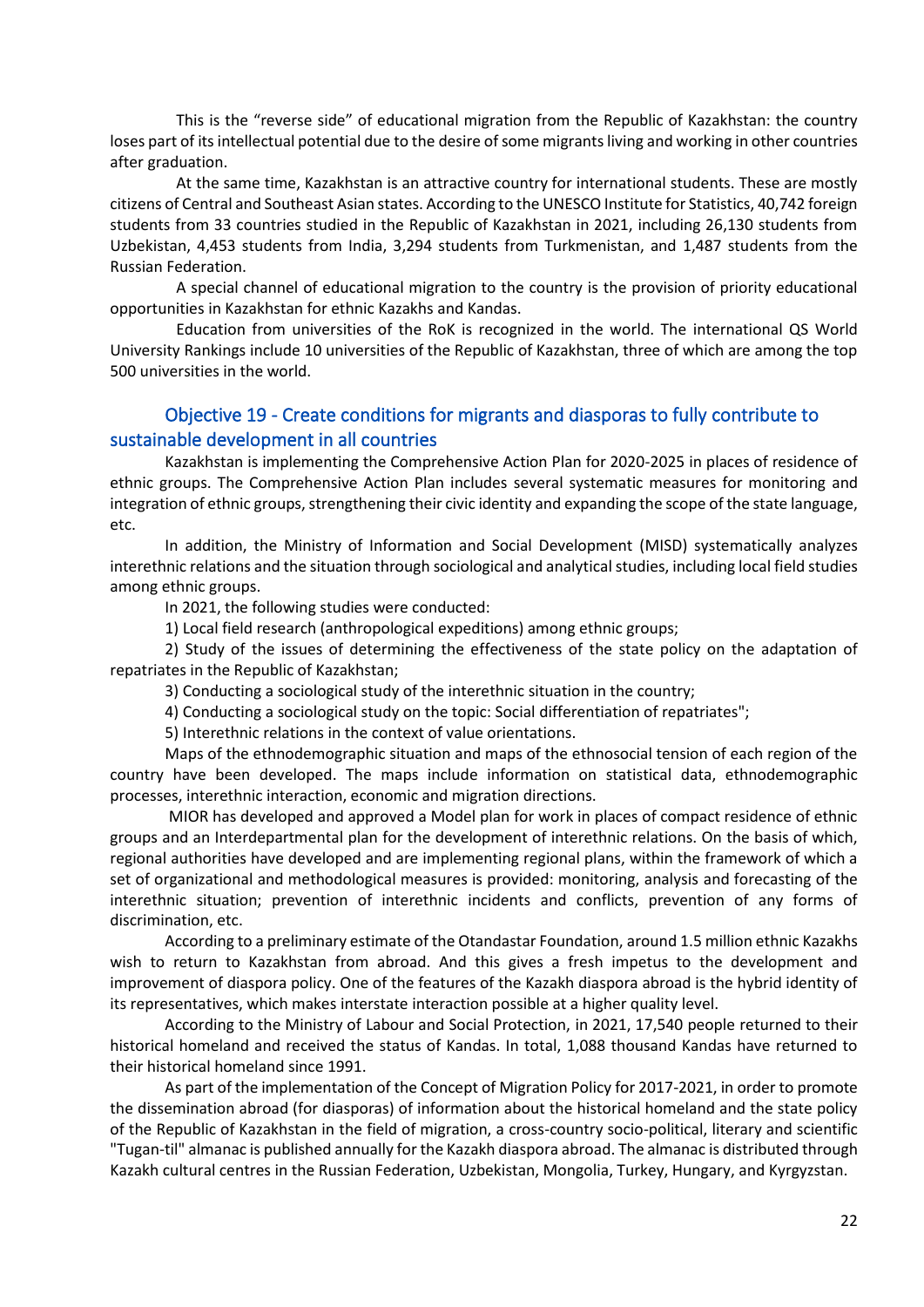Since 2018, the Republic of Kazakhstan has been implementing an Action Plan to support ethnic Kazakhs abroad for 2018-2022 which includes for the development, publication and placement on Internet resources of educational and methodological manuals for ethnic Kazakhs abroad, as well as the provision of Kazakh cultural centres abroad with humanitarian literature upon request.

# Objective 20 - Promote faster, safer and cheaper transfer of remittances and foster financial inclusion of migrants

In Kazakhstan, the cost of transfers is formed by banks independently based on the competition prevailing in the payment market.

As part of balance of payments statistics, the National Bank of Kazakhstan (NBK) forms a "personal remittances" indicator, which takes into account all current transfers made by resident households to nonresident households or received by resident households from non-resident households.

That is, "Personal Remittances" includes all current transfers (gratuitous transfers) between resident and non-resident individuals, regardless of the source of the sender's income and the relationship between the households.

Personal Remittances often arise as a result of migrant workers sending money to support their relatives in the migrants' country of origin.

According to statistics, Kazakhstan is a net sender of (personal) remittances in relation to other countries. That is, remittances from Kazakhstan exceed their receipts.

According to NBK preliminary data, remittances of resident individuals from Kazakhstan abroad in 2021 amounted to \$1,443.54 million. Remittances from abroad in favor of resident individuals of Kazakhstan amounted to \$306.28 million.

According to the data, remittances of resident individuals abroad in favor of non-resident individuals are mainly sent to CIS countries and some non-CIS countries. According to the NBK, the largest volumes of such remittances fall on the Russian Federation - \$538.33 million, the Republic of Uzbekistan - \$214.31 million, the Republic of Kyrgyzstan - \$167.01 million, Turkey - \$245.74 million, and China \$36.40 million.

The largest volumes of remittances received from abroad in favor of resident individuals of the Republic of Kazakhstan fall on remittances from the Russian Federation - \$62.97 million, Uzbekistan - \$28.81 million, the United States of America - \$64.73 million, and the Republic of Korea - \$50.54 million.

An additional factor stimulating the practice of digital money remittances is the appropriate level of digital financial literacy of both the sender and recipient. In this regard, state programmes to improve financial literacy are implemented in the countries of sending and receiving of remittances. For example, Kazakhstan is implementing the Concept for improving financial literacy for 2020-2024.

# Objective 21 - Cooperate in facilitating safe and dignified return and readmission, as well as sustainable reintegration

To create a legal basis for the return of irregular migrants, the Republic of Kazakhstan has concluded readmission agreements with 17 countries, including some countries of EU, the Russian Federation, Uzbekistan, Tajikistan, and Kyrgyzstan. List of countries: Germany (10.12.2009), Switzerland (4.03.2010), Czech Republic (23.02.2011), Latvia (16.09.2011), Lithuania (6.10.2011), the Russian Federation (7.06.2012), Uzbekistan (7.09.2012), Norway (12.10.2012), Belarus (4.10.2013), Hungary (4.06.2014), Benelux countries (2.03.2015), Moldova (02.09.2015), Poland (22.08.2016), Kyrgyzstan (17.10.2016), and Tajikistan (14.03.2018).

Another 27 readmission agreements with neighboring and far-abroad countries are being under development and are at various stages of approval.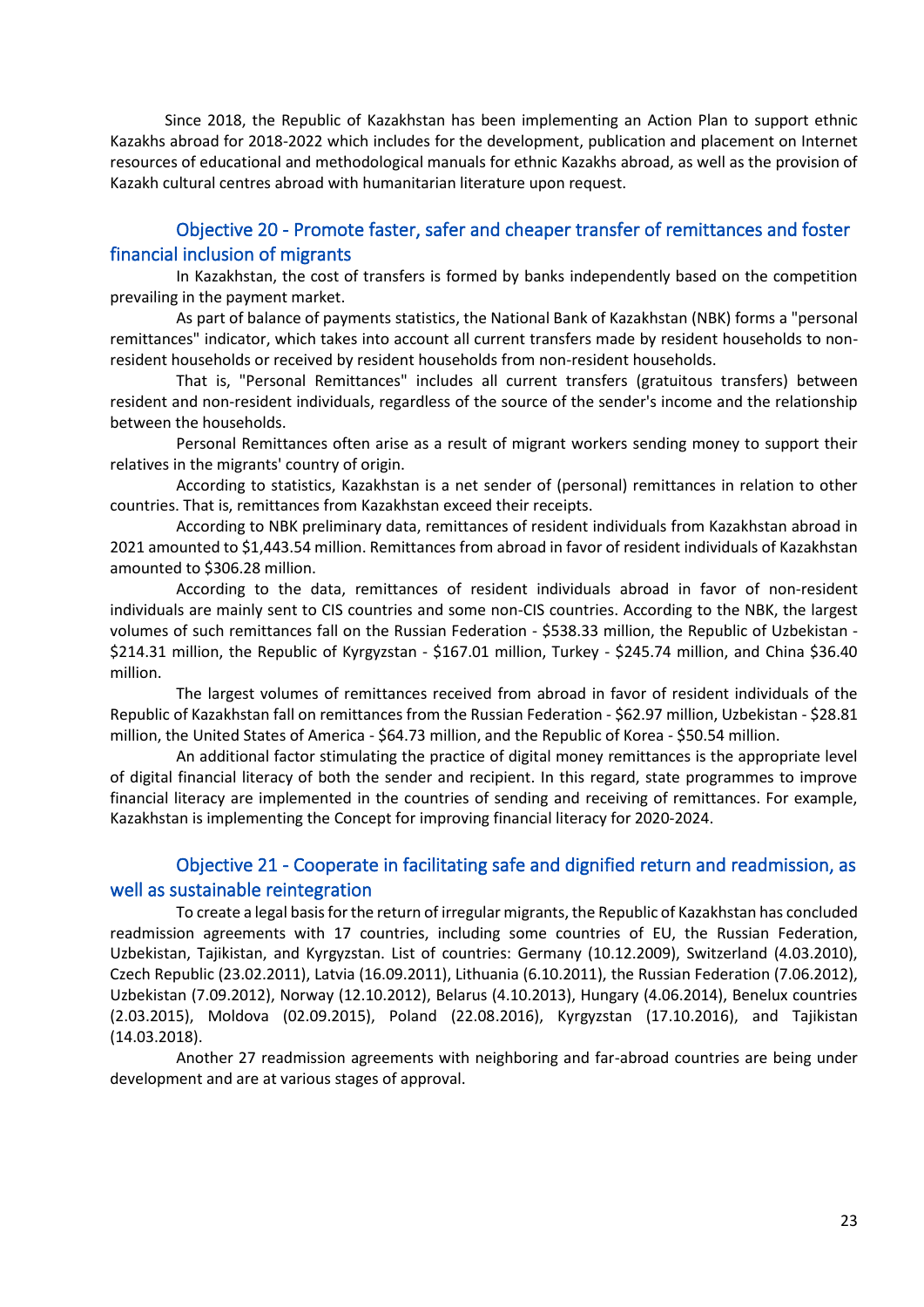# <span id="page-23-0"></span>Objective 22 - Establish mechanisms for the portability of social security entitlements and earned benefits

According to the Law of the Republic of Kazakhstan "On Compulsory Social Insurance", foreigners and stateless persons, as well as kandas permanently residing in the territory of Kazakhstan and carrying out income-generating activities in the territory of the Republic of Kazakhstan, are subject to compulsory social insurance.

In accordance with the Treaty on the EAEU dated May 29, 2014, social security (social insurance) is compulsory insurance in case of temporary disability and maternity, compulsory insurance against industrial accidents and occupational diseases, and compulsory medical insurance.

In accordance with the legislation of the Republic of Kazakhstan, a personalized record of social contributions of each employee is maintained, based on an individual identification number (IIN). Thus, a worker of a member state of the EAEU must, before concluding an employment contract, obtain an IIN, on the basis of which social contributions will be transferred to the State Social Insurance Fund.

In accordance with Article 2 of the Law of the Republic of Kazakhstan "On Pension Provision in the Republic of Kazakhstan" (hereinafter referred to as the Law), foreigners and stateless persons permanently residing in the territory of the Republic of Kazakhstan enjoy the right to pension provision on an equal basis with citizens of the Republic of Kazakhstan, unless otherwise provided by laws and international treaties.

At the same time, the issues of accounting for the length of service worked out in another country for the purpose of providing pensions are resolved through the conclusion of international treaties.

The Republic of Kazakhstan is a party to the Agreement on Guarantees of the Rights of Citizens of the Member States of the Commonwealth of Independent States in the field of pensions dated March 13, 1992, which provides for accounting for the length of service worked out in the territory of any of the states parties to the Agreement, as well as in the territory of the former USSR in the time before entry by virtue of the Agreement.

As for other states, until 2019, the work experience developed in their territories was not considered when assigning pension payments in the Republic of Kazakhstan.

At the same time, Kazakhstan, without waiting for the conclusion of bilateral agreements, unilaterally, within the framework of its national legislation, settled this issue in relation to ethnic Kazakhs.

So, in accordance with subparagraph 18) of paragraph 1 of Article 13 of the Law, labor activity in the country of departure of ethnic Kazakhs who arrived in the Republic of Kazakhstan for the purpose of permanent residence in their historical homeland is counted in the length of service when assigning pension payments (the norm came into force on January 8, 2019).

On this basis, from the specified date, when assigning pension payments in Kazakhstan, the work experience of ethnic Kazakhs who arrived in the Republic of Kazakhstan, in the country of departure, is included in the length of service.

Since 1 January 2021, the Agreement on Pension Coverage of EAEU Member States came into force. With the adoption of the Agreement, workers of member states and members of their families received equal pension coverage rights, which are formed, maintained and implemented under the same conditions and in the same manner as the citizens of the state of employment.

The agreement made it possible to export pensions of workers. The workers became entitled to a pension in the territory of the state of residence or the member state that granted the pension.

The Agreement guarantees not only retirement pension rights but also disability pension, pension for loss of breadwinner for family members, under the laws of the state of employment.

To this end, the Agreement provides for the right of workers and members of their families to a remote medical examination if they are in one State of the Union and claim and disability pension or pension for loss of breadwinner from another State of the Union. Thus, the implementation of the Agreement increases the level of social protection of citizens of the Union at retirement.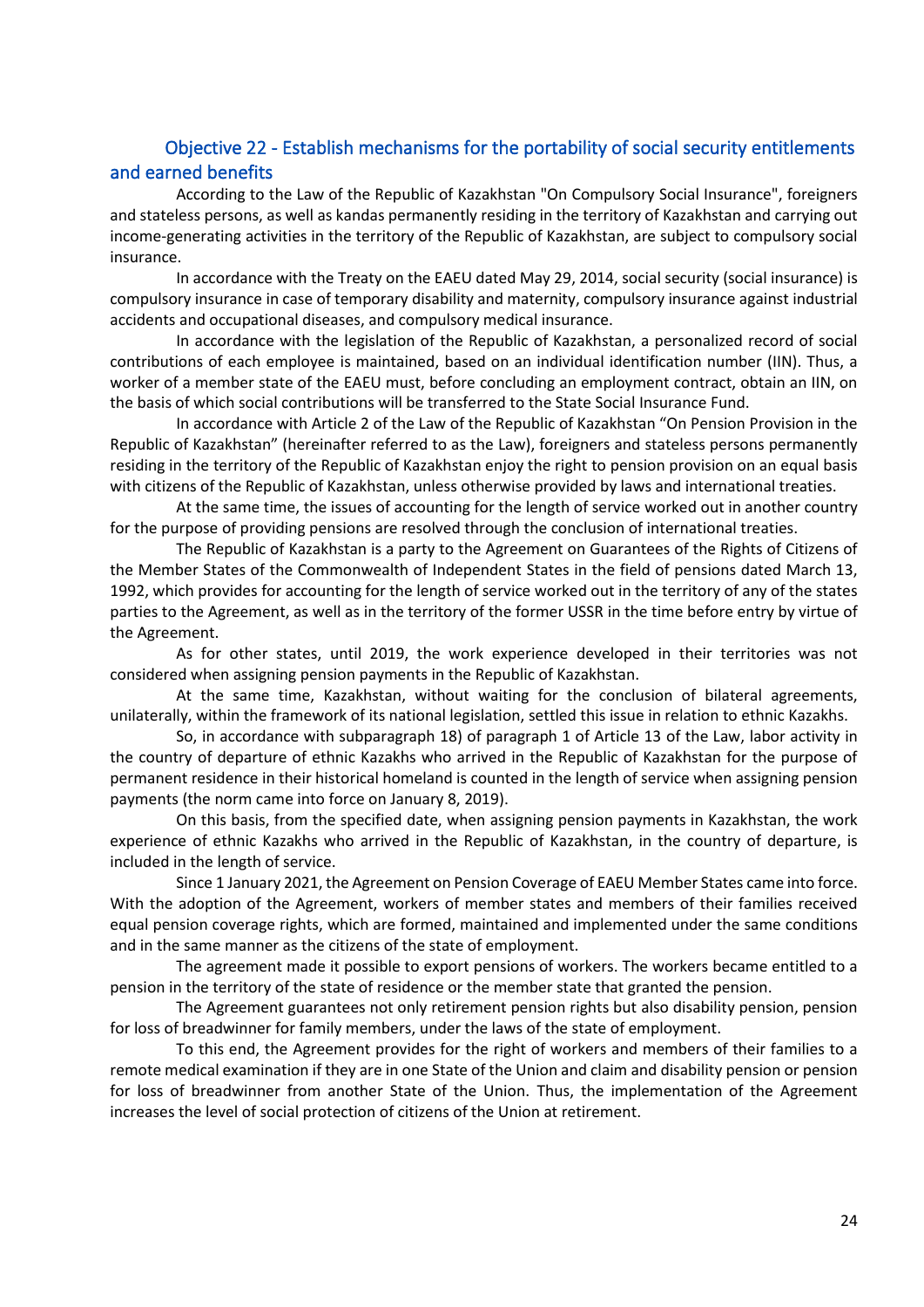# Objective 23 - Strengthen international cooperation and global partnerships for safe, orderly and regular migration

Kazakhstan has established comprehensive regional cooperation by becoming a party to a number of regional agreements, especially within the CIS, and has signed bilateral agreements with Azerbaijan, Belarus, Kyrgyzstan, Tajikistan, Uzbekistan and others.

The *Almaty Process* is a regional consultative platform on refugee protection and international migration issues affecting Central Asia. The Almaty Process is aimed to address the multiple challenges posed by the dynamics of mixed migration and to enhance regional cooperation and coordination on mixed migration issues.

The Objectives are to facilitate dialogue on international migration and refugee protection issues; to develop mechanisms to monitor and address issues related to irregular migration; to promote a common understanding of the causes and consequences of displacement and migration; to promote coherent, comprehensive, and differentiated policies for people mobility; and to develop an action plan to strengthen the capacity of states to manage migration and provide refugee protection.

The *Prague Process* is a targeted migration dialogue and a policy process promoting migration partnerships among countries of the European Union, Schengen Area, Eastern Partnership, Western Balkans, Central Asia, Russia and Turkey.

In the Joint Declaration, serving as a common political framework, the participating states agreed to strengthen co-operation in migration management, to explore and develop agreed principles and elements for close migration partnerships between their countries, following a comprehensive, balanced, pragmatic and operational approach, and respecting the rights and human dignity of migrants and their family members, as well as of refugees.

#### Further steps on GCM implementation

Within the framework of the new Concept of Migration Policy for 2022-2026, Kazakhstan will take further steps to enhance the implementation of the GCM, including:

- 1. Development and updating of Comprehensive development plans for the northern regions, in conjunction with other neighboring regions.
- 2. Elaboration of the issue of placing the main industrial zones in the northern, central-eastern regions to redistribute the flow of internal migrants from the southern regions.
- 3. Strengthening efforts to reduce intra-regional disparities through the implementation of measures of the National Project "Strong regions are the driver of the country's development".
- 4. Studying the flows of migration to improve the system of their accounting.
- 5. Development of a program to increase the income of the population.
- 6. Formation of the legislative foundations of the system of social support for citizens, ensuring the systematization of the social rights of citizens, mechanisms for reducing unemployment, as well as dependent approaches in social policy.
- 7. Elaboration of the issue of creating a single information portal to provide accurate, systematic data on the volume and direction of educational migration.
- 8. Elaboration of the issue of introducing a mechanism to simplify visa requirements for talented foreign applicants with further simplification of the process of obtaining citizenship for graduates and their families.
- 9. Improving the mechanisms for attracting highly skilled foreign labor in order to stimulate economic growth.
- 10. Taking measures to simplify the procedure for the implementation of labor activities by foreign investors and amending the regulatory legal acts, taking into account the approved proposals.
- 11. Creation of an information system for monitoring the registration of labor immigrants working for individuals in the household.
- 12. Creation of mechanisms to ensure more accurate accounting of Kazakh citizens traveling to other countries for the purpose of employment, including the promotion of voluntary registration in the